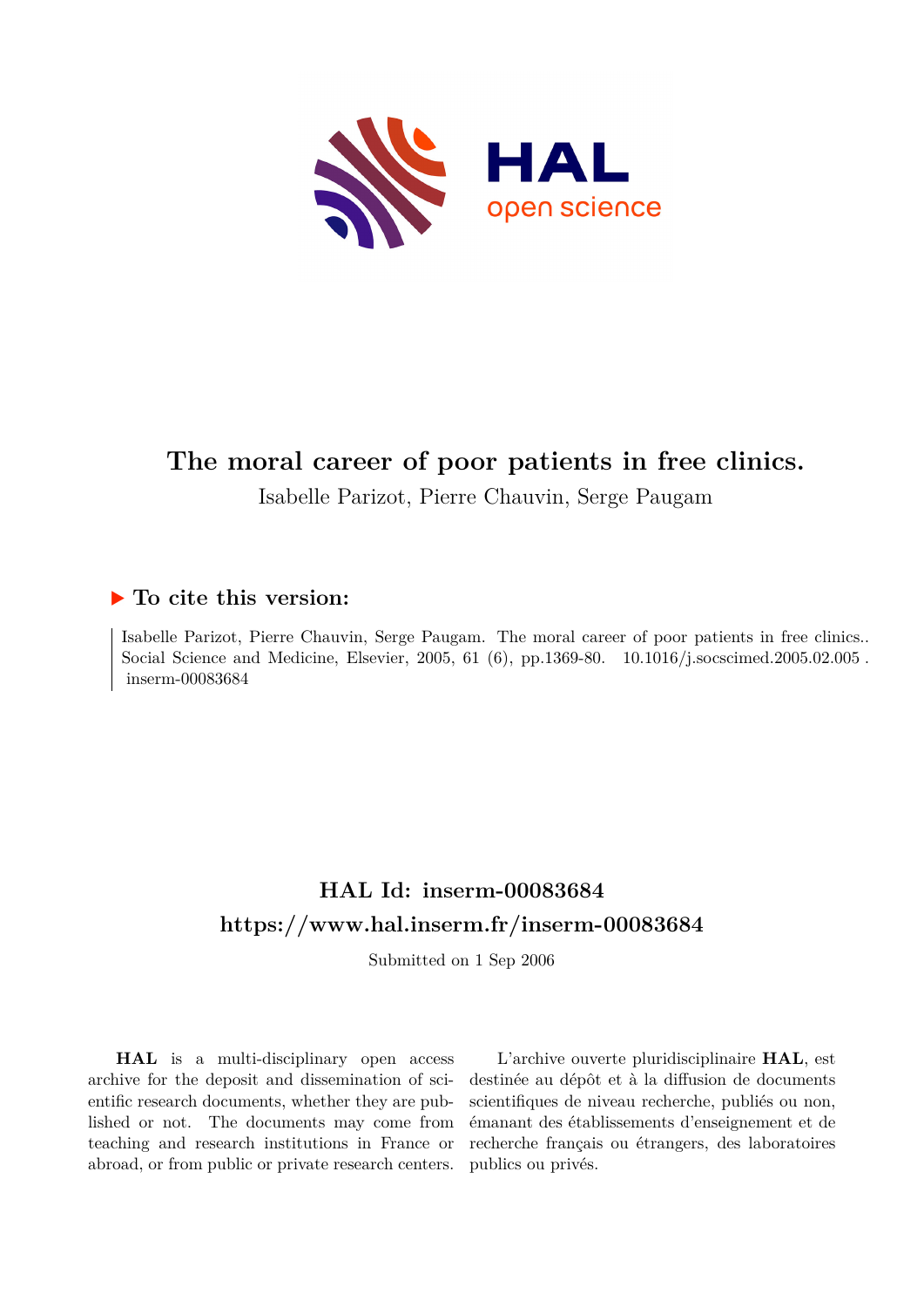# *The Moral Career of Poor Patients in Free Clinics*

Isabelle Parizot\*, Pierre Chauvin\*, Serge Paugam\*\*

\*Inserm U444, 27 rue de Chaligny, 75012 Paris, France \*\* Lasmas, Iresco, 59 rue Pouchet, 75849 Paris cedex 17, France

Corresponding author: Isabelle Parizot Inserm U444, Research team on the Social Determinants of Health and Healthcare Postal address: Inserm U444, 27 rue Chaligny, 75012 Paris, France Tel: (33) 1 44 73 86 62 Fax: (33) 1 44 73 86 63 Email: isabelle.parizot@u444.jussieu.fr

Serge Paugam Lasmas, Iresco Postal address: Lasmas, 59-61 rue Pouchet, 75017 Paris, France Tel: (33) 1 40 25 10 32 Email: paugam@ehess.fr

Pierre Chauvin Inserm U444, Research team on the Social Determinants of Health and Healthcare Postal address: Inserm U444, 27 rue Chaligny, 75012 Paris, France Tel: (33) 1 44 73 84 60 Fax: (33) 1 44 73 86 63 Email: pierre.chauvin@u444.jussieu.fr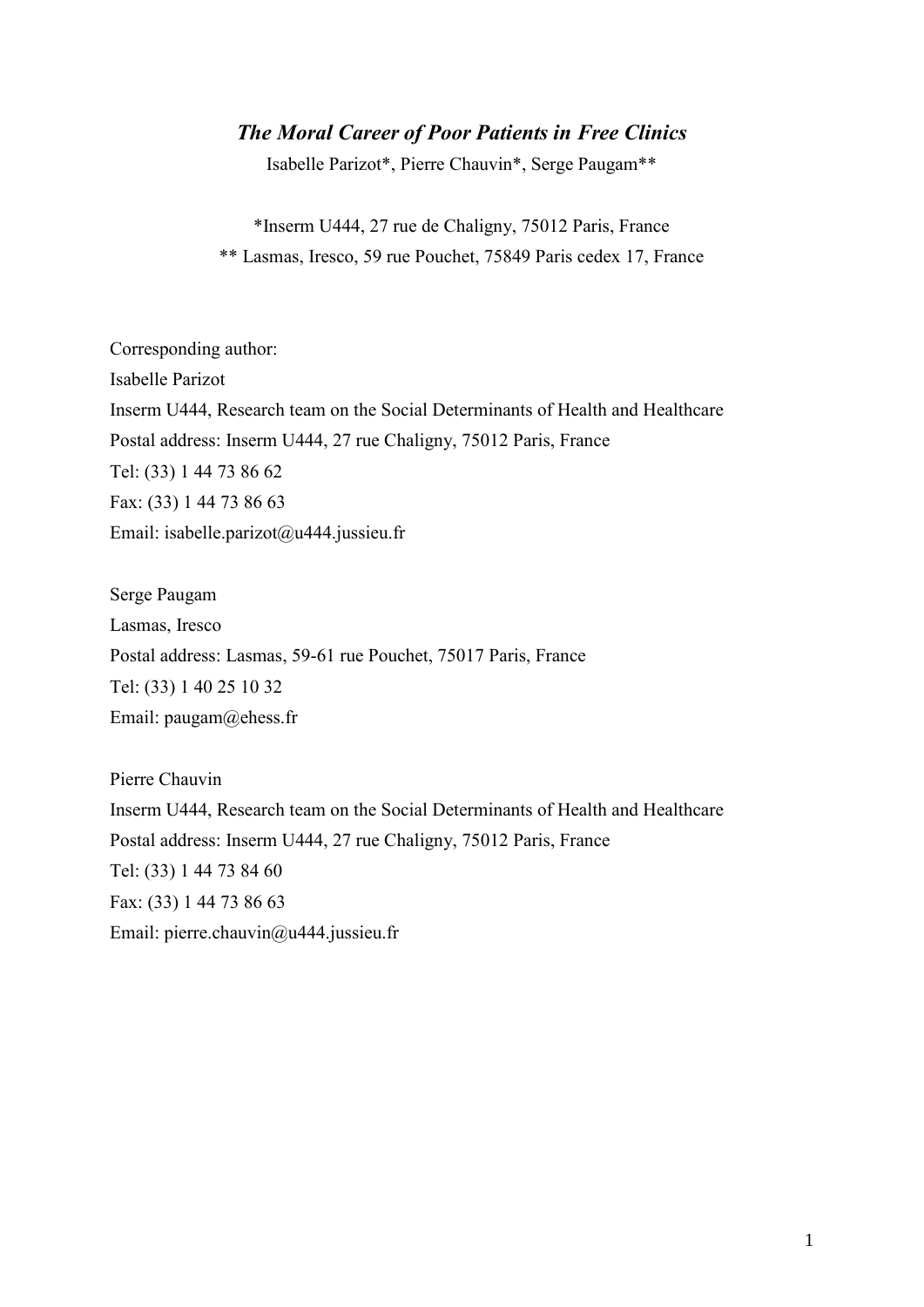# **Acknowledgements**

This research was supported by the INSERM Avenir programme, the *Institut de l"Humanitaire* and *Médecins du Monde*. Isabelle Parizot and Serge Paugam used the NGO data from an earlier analysis. Our thanks go to Jean-Marie Firdion and Julien Damon for helpful comments and suggestions with this. We also would like to thank the staff at the clinics and all the patients who answered our questions.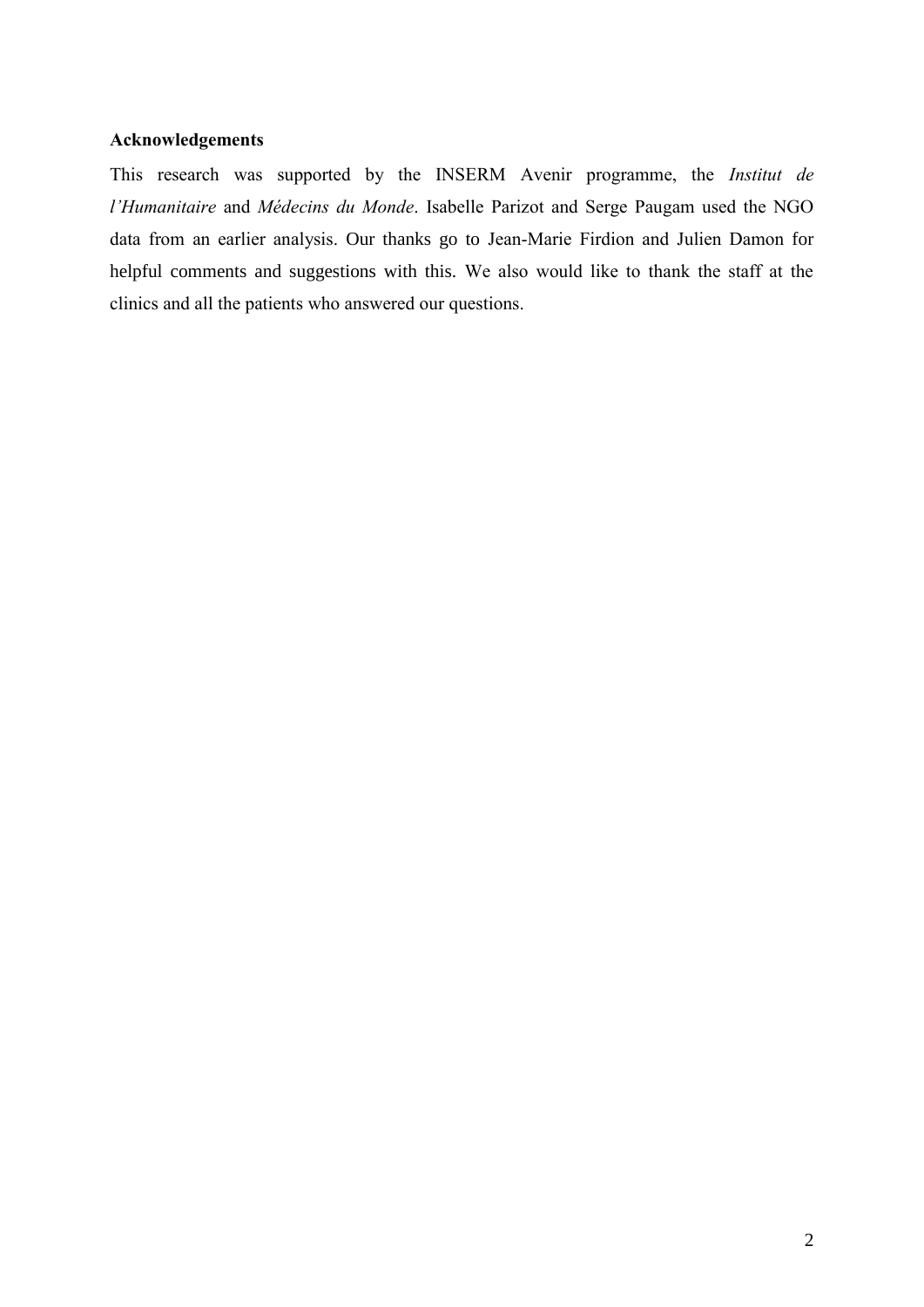#### *The Moral Career of Poor Patients in Free Clinics*

## **Abstract**

This paper explores the lived experiences and the identity processes attached to attendance at free clinics. It draws on a qualitative study of 94 patients and 37 professionals that were interviewed at four free clinics in France. Since these facilities are for the poor and for people without health coverage, attendance reflects a medical experience as well as an experience of assistance, both of which have an impact on healthcare utilisation. Nevertheless, the meaning attached to the recourse to free clinics and the patients" lived experiences change over time and depend on interactions with clinic staff. This study proposes a typology of care recourse modes (occasional, regular and inconsistent attendance) crossed with different types of lived experiences. Occasional attendance and distant patient-professionals relationships, often due to the humiliation that some people feel when they have to ask for social assistance, characterise the first times people have recourse to care. Patients commit to regular followups only when they have come to terms with their position in the medical and assistance system, doing so by rationalising and adjusting their identity. When discussing our findings, our outlook is to gain greater insight into the utilisation of healthcare by different population groups and in different contexts.

#### Abstract word count: 202 words

*Keywords*: Healthcare utilisation; moral career; identity; doctor-patient relationship; poverty; France

Full word count: 9193 words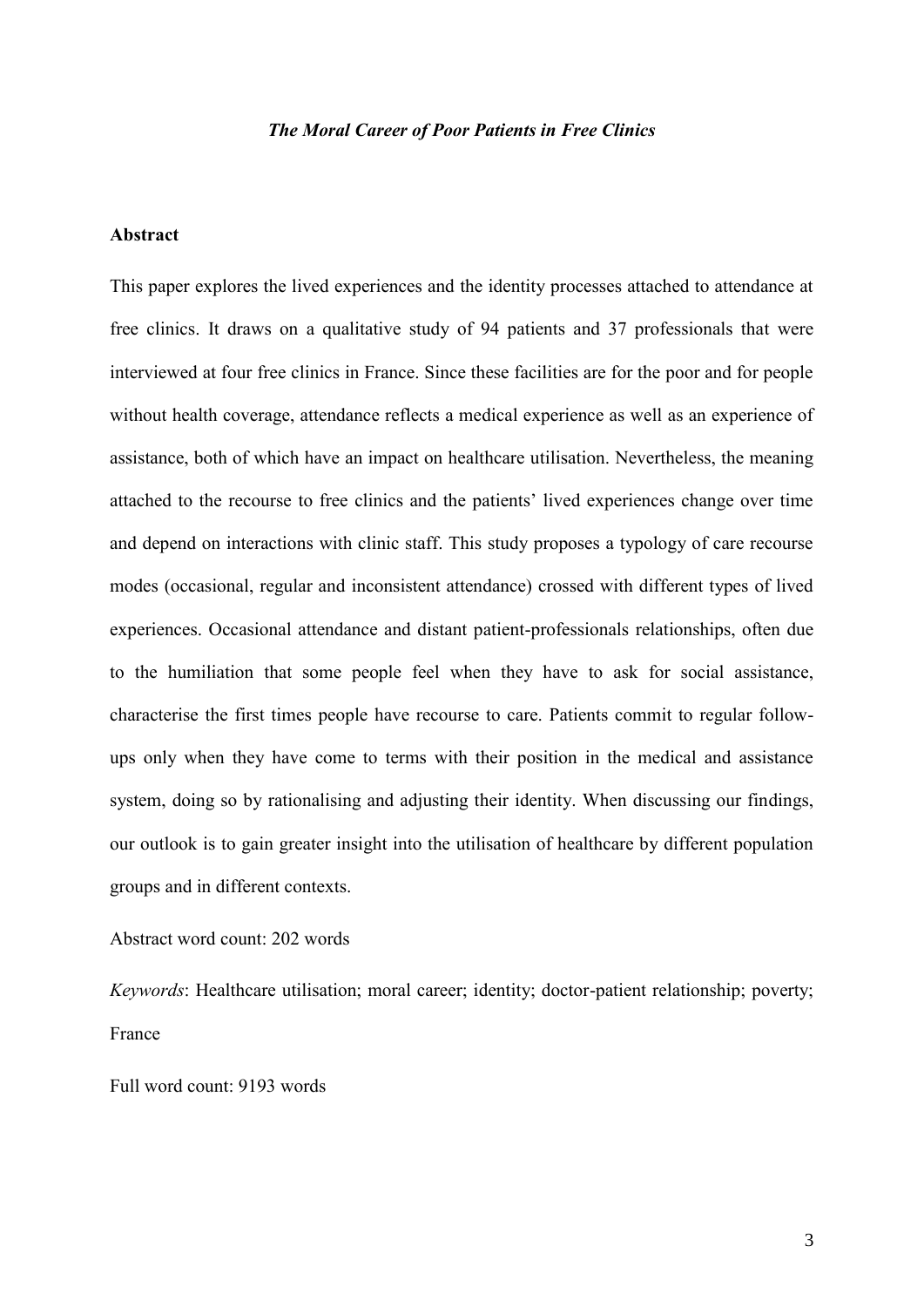## **Introduction**

1

The whys and wherefores of caring for the poor and the resources for this care are issues that have long been addressed. In Europe, hospitals set up in the Middle Ages focussed primarily on succouring the indigent in a spirit of Christian charity rather than on curing the sick. However, medical establishments did gradually become professionalised. At the same time, the rationale underlying the care of the destitute changed and moved away from its charitable tenet toward principles based on repression, social assistance and later on health insurance (Geremeck, 1987, Foucault, 1973). In France, when the *Sécurité Sociale<sup>1</sup>* became widespread during the second half of the twentieth century, the problems of healthcare access for people in social difficulty seemed solved for a while.

In theory, the French welfare system guarantees access to healthcare for anybody residing in the country. However, over the past two decades changing economic structures and family ties have deprived huge segments of the population of the benefits of the welfare and healthcare system (Gallie & Paugam, 2000). The eighties witnessed the exclusion of some groups from healthcare. Medical and social reasons prompted some patients to forgo healthcare or to go to the emergency rooms at public hospitals, causing overcrowding at these facilities (Chauvin, 2002). This can be explained by the complexity of the social welfare system, the practices and constraints of healthcare professionals, and patients" behaviours. Furthermore, some patients were unable to establish their rights to public health coverage, others did not take the necessary steps to access healthcare while yet others could not afford the medical costs owed by the patient. Consequently, France tailored its welfare system to address the issue of healthcare exclusion. At the same time, humanitarian organisations

<sup>&</sup>lt;sup>1</sup> Sécurité Sociale (called the 'French welfare system' in our paper) is the national welfare system in France that does not only provide health coverage but also includes retirement, maternity benefits, occupational hazards, and so on.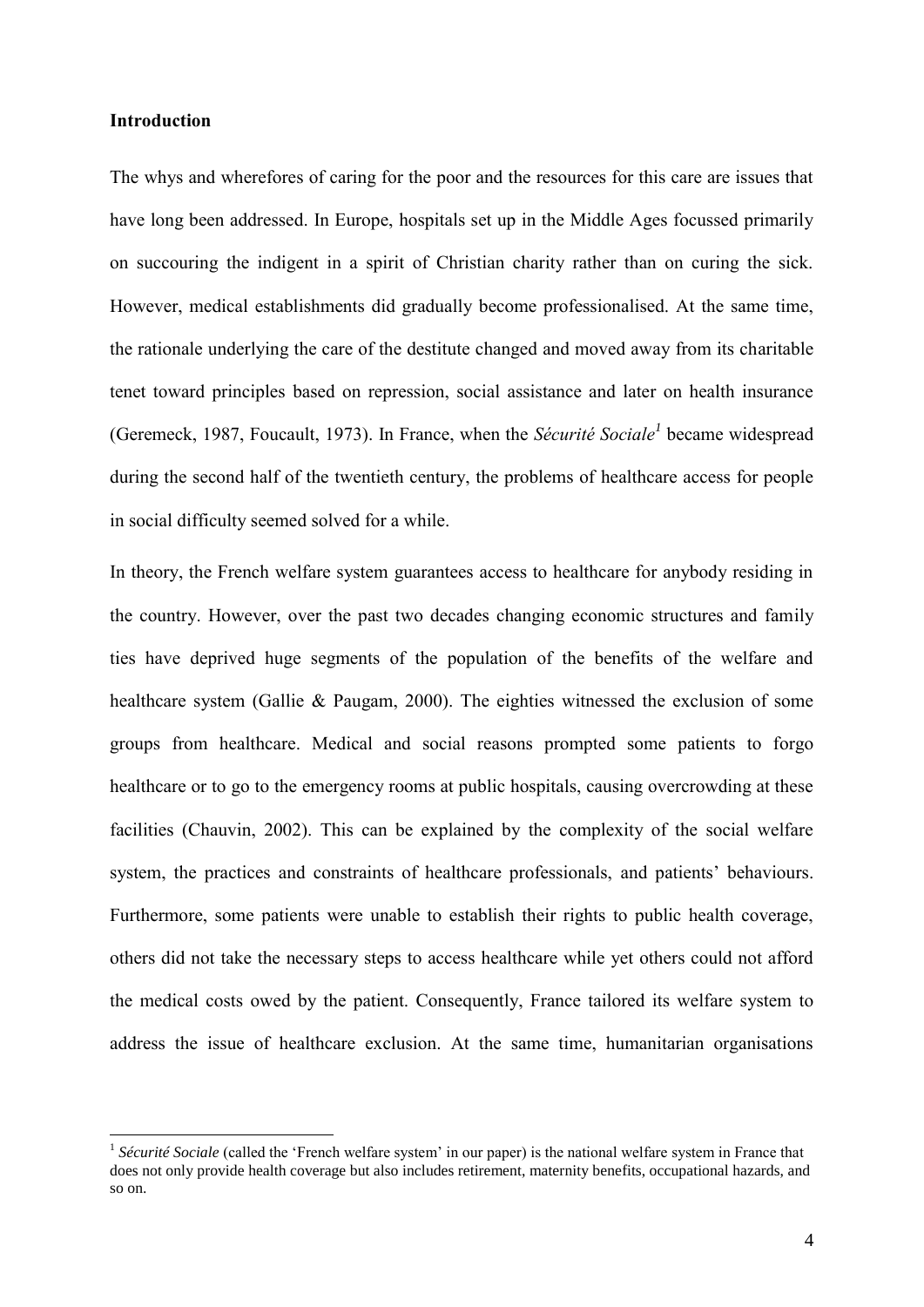(NGOs) and later the public hospitals set up free clinics (separately from the ER) to provide the poor with medical care (according to a social assistance mode).

NGO free clinics are exclusively for the poor; the other facilities are located at outpatient consultations in public hospitals. Both types of clinics do not ask patients to make any down payments or fill out any administrative forms prior to care. The clinics provide consultations and drugs free of charge and offer social assistance focussed on helping the patient obtain health insurance. The organisation and operations of the free clinic services are especially designed to deal with the intricacy of the medical and social problems of people in precarious situations, something that the public hospital ER is ill-equipped to do (Dodier & Camus, 1998).

Free clinics have a special role in the French healthcare system since they serve the poor whose entitlement to health coverage has not been acknowledged. Therefore, free clinics provide care that also includes aspects of social assistance. Since the first sociological studies on social assistance, it has been shown that assistance establishes a "poor person" status (Simmel, 1971). Earlier studies also argue the discreditable nature of assistance since it materialises one's inability to provide for one's needs on one's own and manifests one's dependence. As Coser points out, the very fact of receiving assistance condemns the poor to a specific career, changes their former identity and becomes a stigma influencing their social interactions (Coser, 1965).

However, individuals are never entirely determined by their position in the medical and social assistance system. Even when experiencing a discredited situation, individuals still have some freedom in, and power over their relationship with professionals and in their negotiation of a more gratifying identity (Arkin, 1980) – either within the medical system (Adams et al., 1997; Werner & Malterud, 2003) or within the welfare system (Paugam, 1991; Snow & Anderson,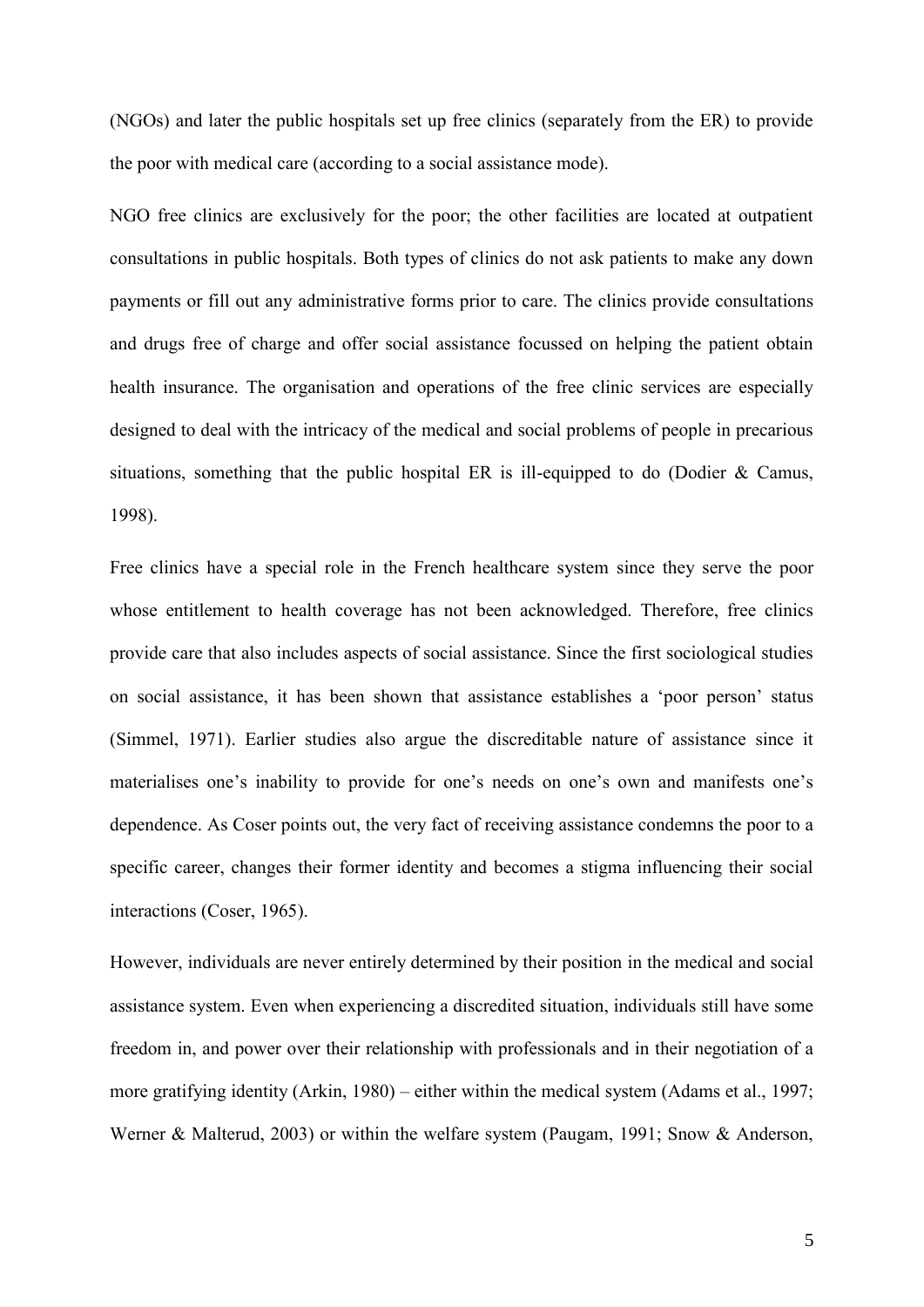1987). Dynamic processes are involved since identities are not fixed but changing, especially during social interactions within the institutions (Dubar, 1991).

We focus on how the medical dimension and the social assistance dimension of care in free clinics give rise to specific identity processes and interactions between patients and professionals. Our hypothesis is that attending a free clinic may reinforce a patient"s feeling of belonging to an underprivileged category and may influence healthcare behaviours; and that in turn, a patient may develop adjustment and rationalisation strategies to cope with the stigma.

The concept of moral career accounts for an individual's changing situation by addressing its objective and subjective dimensions concurrently. The concept specifically includes the individual"s different social positions in light of his or her attitude toward these positions and his or her motivations and desires (Becker, 1963). Several sociologists describe the transformations during individuals" moral careers. In the case of chronic diseases, Bury (1991) underscores how the three phases in the career of a sufferer (i.e., onset; explanation and legitimisation; and lastly adjustment) correspond to an individual"s gradual acceptance of the disease and resulting adjustment of his or her identity. In the case of recourse to social assistance, Paugam (1991) shows that at the outset of the trajectory of social declassification, people reject the status of welfare recipient, a rejection prompting them to deploy welfare avoidance strategies. Their attitudes and behaviours start changing as they receive and become increasingly dependent on regular help. Welfare recipients' moral career is then marked by the negotiations of their identity through self-justifications or rationalisations – to a point where they can no longer see their life without the benefit of assistance. Our hypothesis is that similar processes may be at work when poor patients attend free clinics.

The purpose of this article is to understand the evolving relationship with free clinics and changing patient expectations and relationships with the staff, by attaching them to the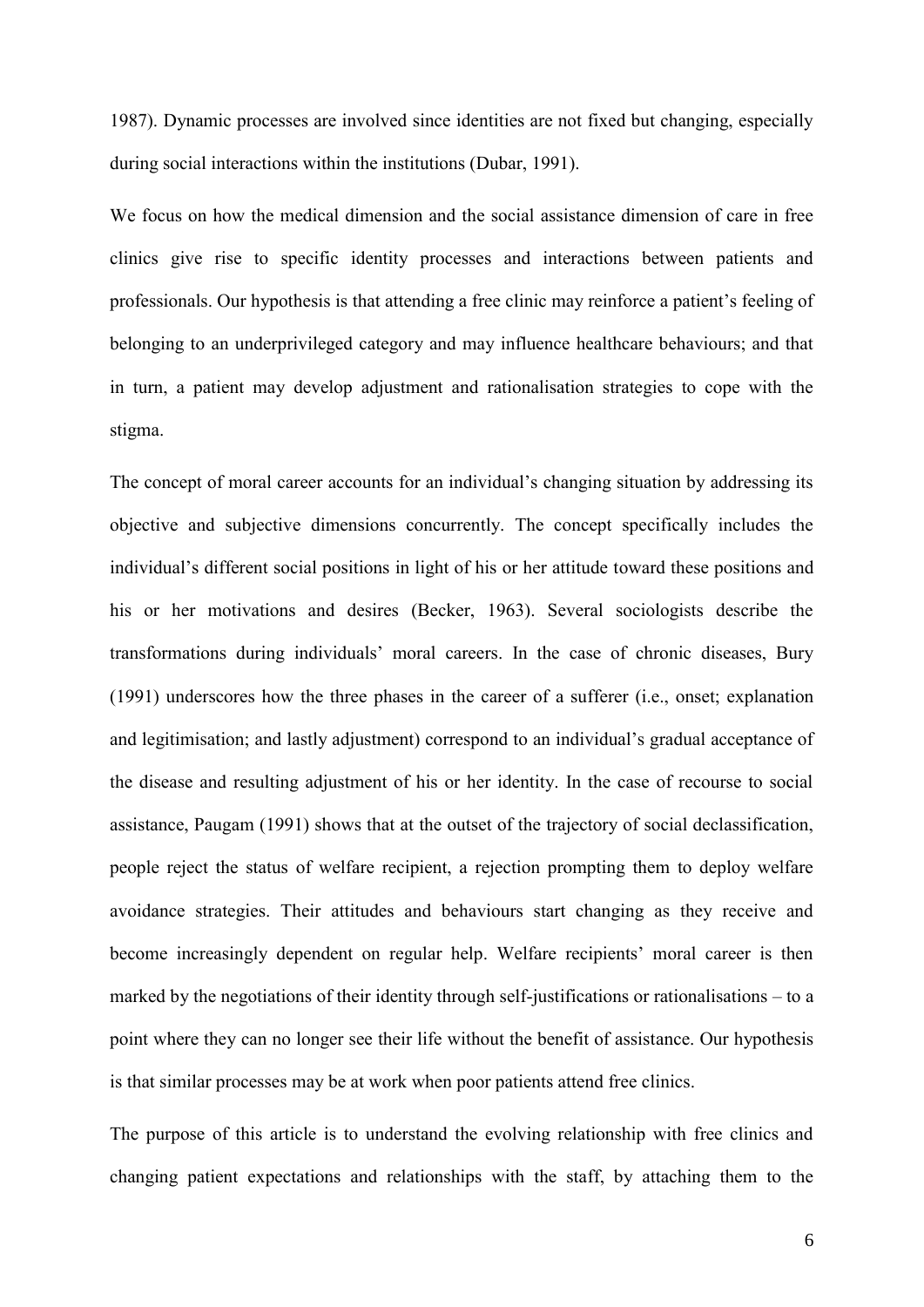identity and relational processes involved in the recourse to free clinics. We focus on the moral career of free clinic patients and the cycle of changes in the presentation of self to oneself and to others (Goffman, 1961). Thinking in terms of moral career underscores the dynamic aspects of free clinic attendance modes as well as patients" lived experiences. It also emphasises that patients' trajectory is not 'random'; it has direction and milestones.

## **Material and Methods**

#### *The Survey*

A qualitative sociological survey conducted in four free clinics in the Paris area and in a big provincial city provided the data for our analysis. The main materials were collected over a four-year period (1995 to 1998). During that time, 94 face-to-face interviews were conducted with patients. Individual interviews and group interviews were also conducted with 37 staff members (physicians, nurses, nurse's aides, social workers, and receptionists). The in-depth interviews were completed with non-participant observation at the free clinics, hence providing a deeper insight into the interdependent relations between the patients and the staff. However, this paper is mainly based on our interviews with patients (the other data having been analysed elsewhere, cf. Parizot, 2003).

The interviewers (mainly the first author) contacted the respondent-patients while they were in the waiting room at the clinics or, on rarer occasions, after the patients had seen a physician, a nurse, or a social worker. The interviews lasted an average of 45 minutes (lasting up to two hours and a half when the patient was inclined to share) and took place at the clinics where privacy was preserved. Almost all the interviews were audiotaped and transcribed in full. The interviews explored the patients' relationship with the free clinic, their utilisation of the healthcare and social services, their health perceptions and experiences, and their social situation.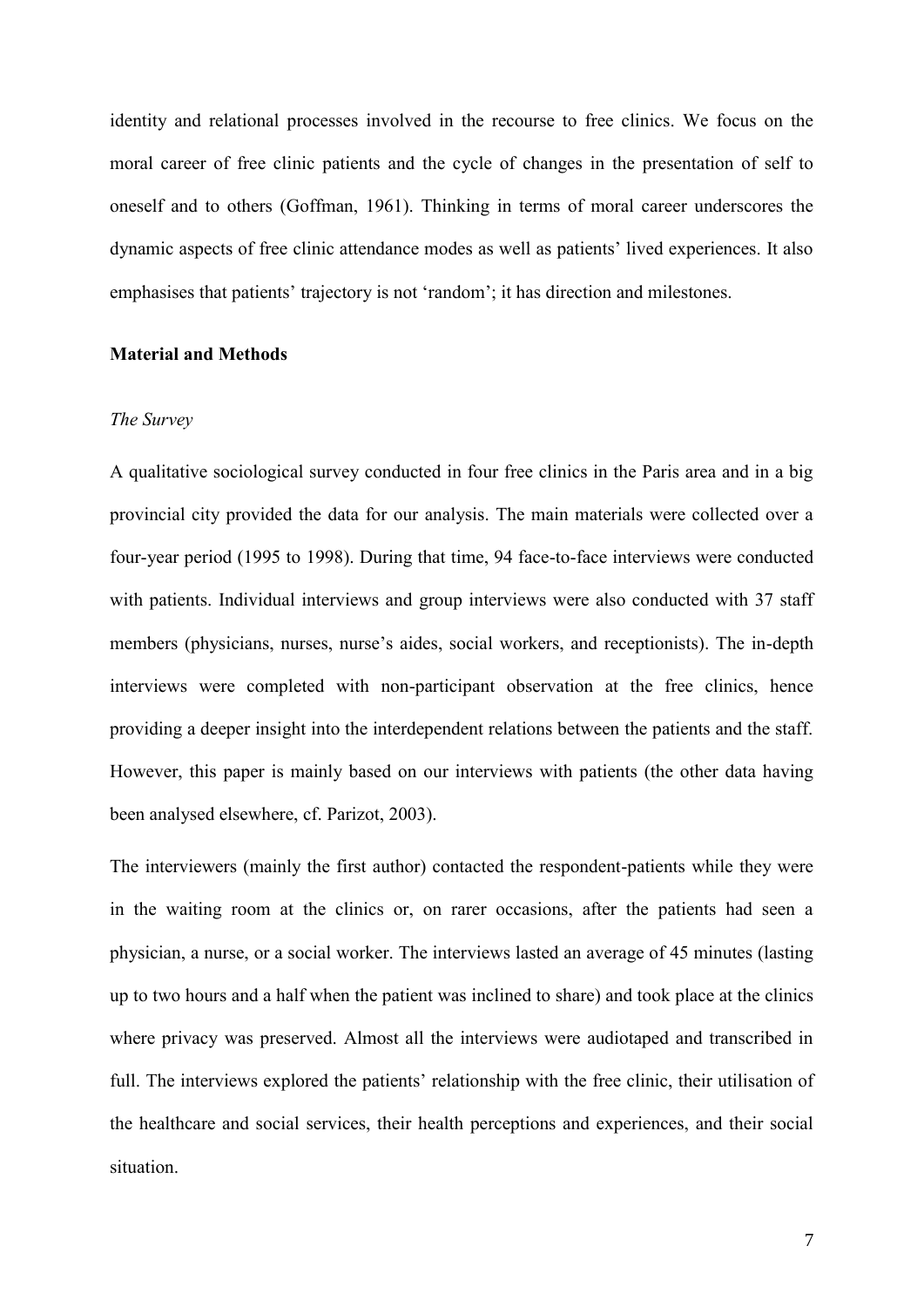#### *The Participants*

When the sample was defined, our purpose was not the statistical representativeness of the people attending free clinics. We attempted to build a sample covering all customer profiles, with a focus on gender, age, nationality, health status, and types of recourses. However, the survey was hampered by a linguistic constraint since we did not interview foreigners who couldn"t speak French (accounting for a mere 7% to 13% of the total attending population according to the clinics). This limitation aside, overall our sample matched the profile of clinic customers. Sixty percent of the respondents were men, average age was 37, half of the interviewees were foreigners, and the vast majority had precarious housing conditions. Only about one third had their own home and about another third were living more or less temporarily with friends or family; the others were homeless or living at a hotel, in a shelter, or a squat. The interviewees were very different in terms of their health status and reasons for recourse. Some consulted the clinics for occasional, benign disorders; others were treated for chronic disorders (mainly for an HIV infection; but also, in some cases, for cancer). Some were not ill or medically treated on the day of the survey but were there to meet a social worker (who usually handled their request for health coverage) or simply to spend a few hours in a heated, friendly place. Most of the respondents had not been attending the free clinic for long. On the day of the interview, about one third had only been coming for a month or less or had only consulted once. Less than a quarter of the respondents had been coming to the clinic for two years or more.

#### *The Analysis*

Our study is grounded in a comprehensive sociological analysis of the interviews to elucidate the meaning people attributed to their experiences, the way they interpreted their social and health condition and their present and past attendance at the institution. Two authors reread approximately one third of the interviews and methodically discussed their analyses. For each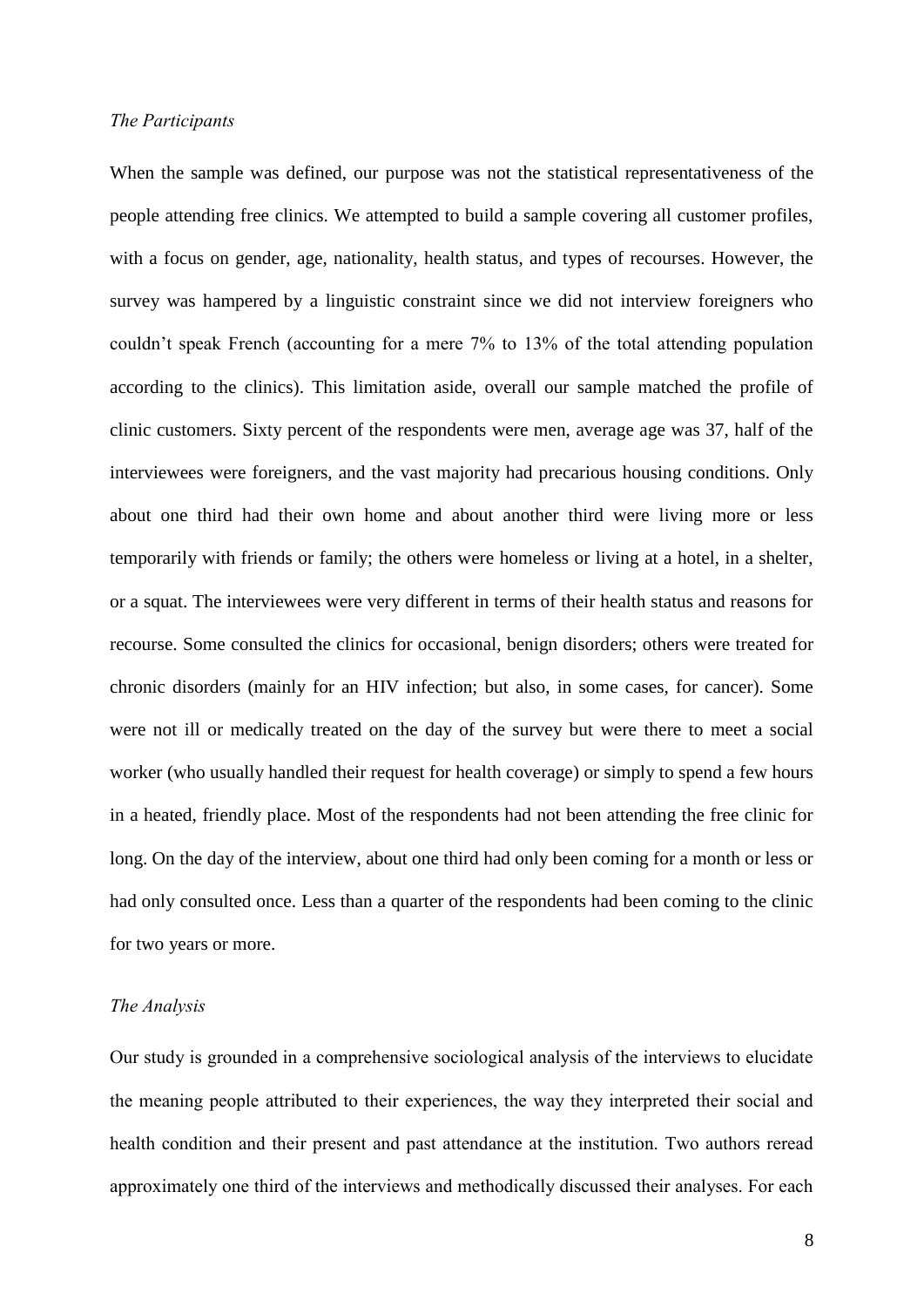interview, our work focused on obtaining a global, comprehensive outlook of the patient"s situation in his or her relationship with the free clinic, the medical system and assistance. A similar comprehensive analysis was used to examine the second third of the interviews but the researchers did not systematically confront their views on this part. We were able to highlight different attendance modes at the free clinics and different types of lived experiences by the patients. After our first analyses, the last third of the interviews was conducted and analysed according to Glaser and Strauss's "grounded theory" approach (Glaser & Strauss, 1967). These interviews allowed us to fine-tune our typology and gain a greater insight into the studied phenomena.

We drew up a typology that emphasises the different attendance modes at free clinics and lived experiences of the recourse to healthcare. As our purpose was to apprehend the patients' own standpoint, their health disorders were not considered *a priori* as a primary factor in the relationship with the free clinic and its staff.

Furthermore, the retrospective approach adopted during the interviews as well as the comparison of people"s discourse at different times during their dealings with the free clinic allowed for the ex post reconstruction of the individuals" trajectories through the institution they attended.

# **Results**

The respondents" social and medical situations were very different, mirroring the heterogeneity of the situations of precariousness in general. The lack of social protection and meagre financial resources were often what prompted people to go to these clinics. However, very different reasons explain their lack of public health insurance: unawareness of welfare rights; loss of the health coverage entitlement documents; refusal or inability to initiate the formalities to acquire social welfare rights; non-completion of administrative procedures;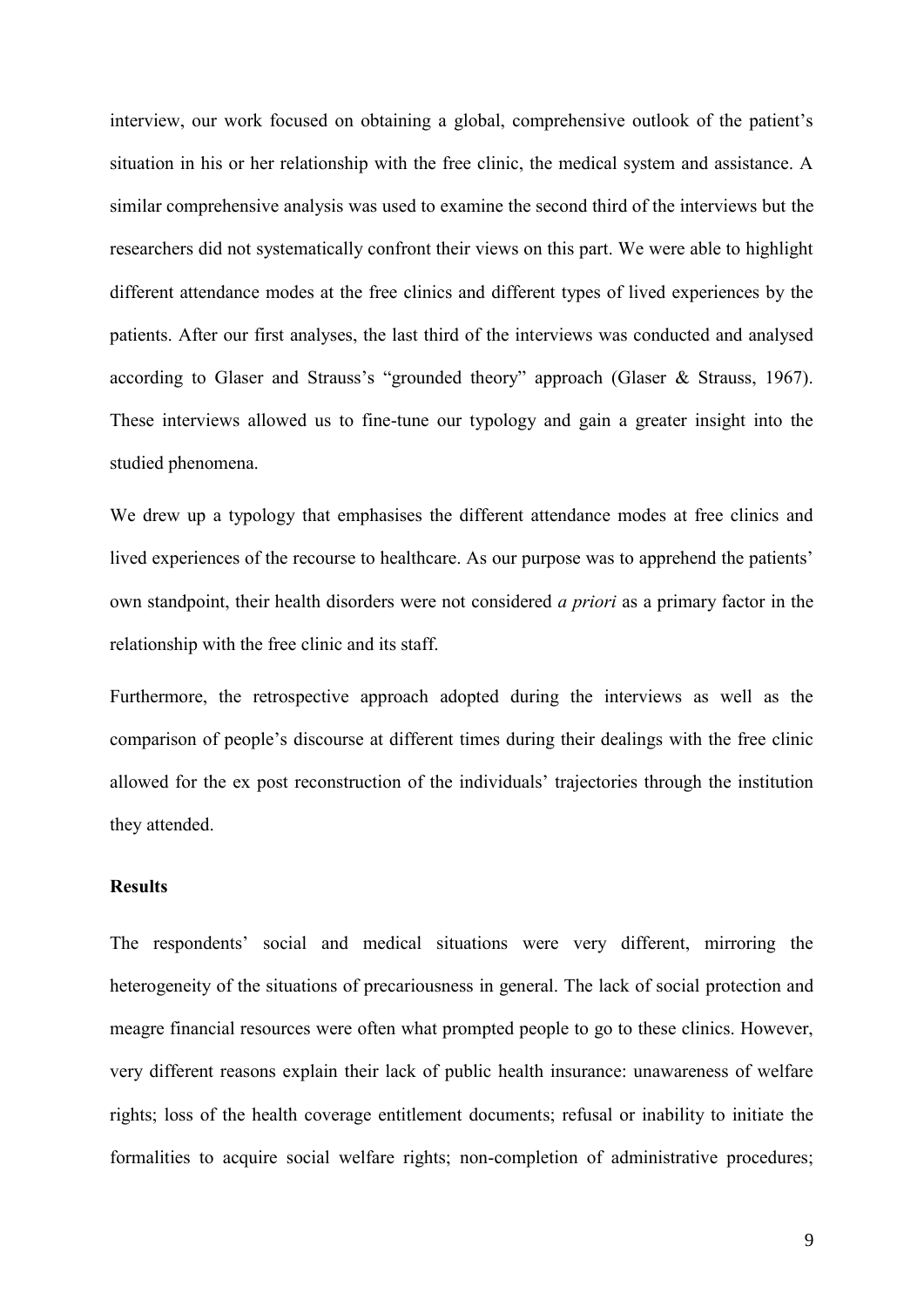discrimination by the administrative personnel, and so on. Some free clinic patients had medical coverage but their meagre resources prevented them from advancing the medical costs or settling the co-payment. Lastly, a few patients kept going to a free clinic after receiving full coverage for their medical costs either because they felt comfortable at the clinic where a relationship of trust had been forged, or merely because they did not want to change their habits.

Apart from the diversity of the free clinics and their patients, the data analysis identifies three main attendance modes of the clinics: *occasional, regular* and *inconsistent attendance.*  However, not all patients with the same attendance mode experience attendance in the same way, especially because their recourse occurs at different times during their health trajectory and their career in the health and social assistance systems. Consequently, we distinguish two or three types of lived experiences for each attendance mode (see Table 1). Each type of lived experiences reflects a special adjustment mode to the experience of resorting to a free clinic.

### **Table 1. Typology of the attendance modes and lived experiences**

The typology should be looked at dynamically. After a time spent discovering the services  $-$  a period characterised by *occasional attendance* – some patients settle into *regular attendance*. Others maintain their relationship with the institution, albeit *inconsistently*. Actually, the utilisation modes of the available services and the manner in which the recourses are experienced do change for each patient according to the time spent at the clinic, the patient's changing social condition and health status, but also according to a patient's "identity work" and to the changing meaning the patient attributes to the attendance. The diversity of behaviours and ways of coping with the discredited recourses may be interpreted as different stages in the process of resorting to institutional care.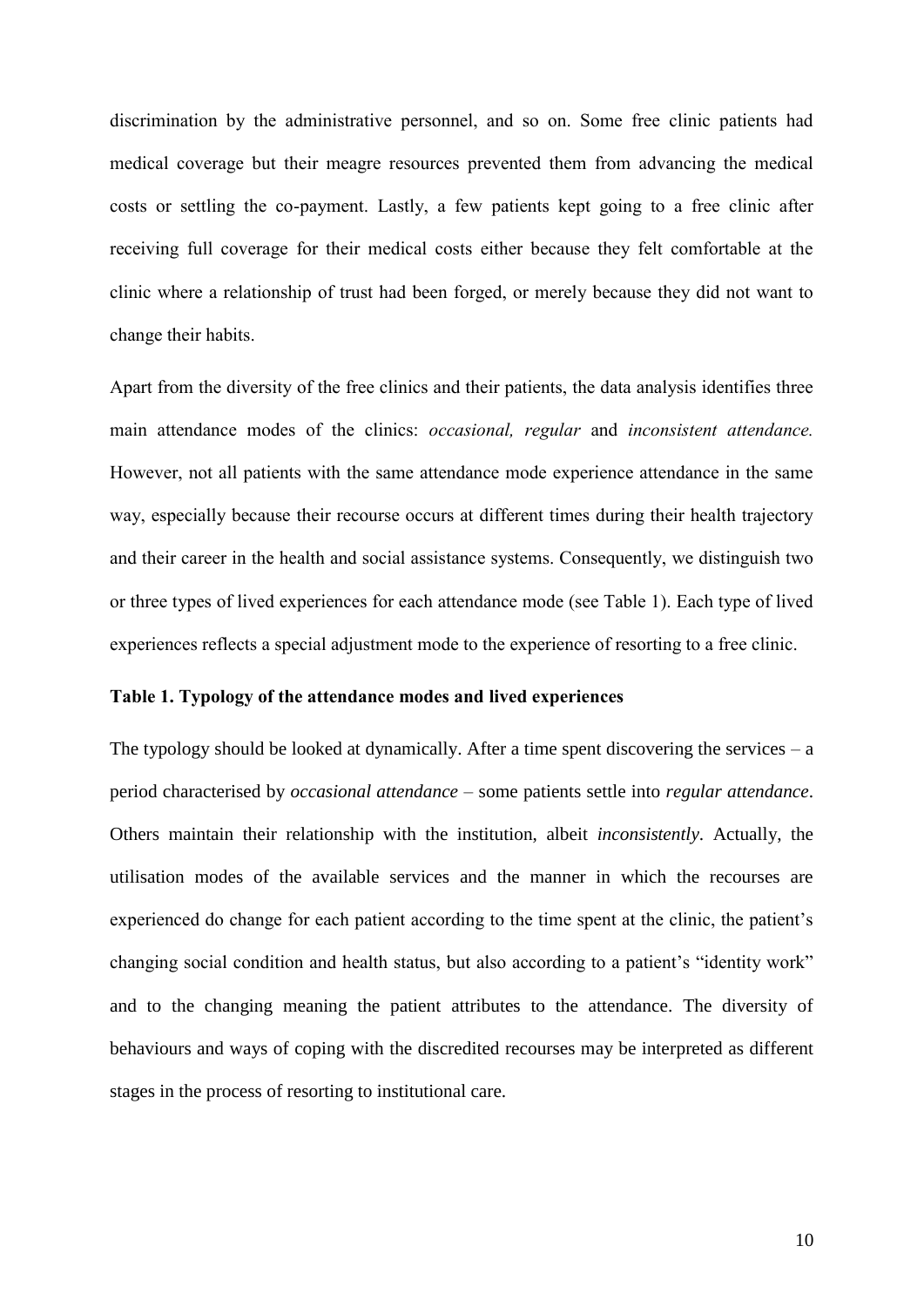# *Occasional Attendance at Free Clinics*

*Occasional attendance* at free clinics concerns people whose health does not require longterm medical follow-up or who have only been attending the facility for a short time. When they come to a free clinic, they usually have specific medical requirements. Their relationship with the free clinic is mainly based on medical care. The patients appreciate the opportunity of free care and the benefit of occasional social services, such as assistance in obtaining social protection or sorting out administrative procedures. However, they do not expect the complete management of their problems either because they do not think they need it or because they do not dare ask for it. Two types of lived experiences of occasional attendance are distinguished: *humiliation* and *pragmatism*.

The experience of *humiliation* stems from the shame felt by some when they have to ask for free care. It runs contrary to their reference values of financial self-sufficiency. Furthermore, attending a facility for "the poor" or "the excluded" materialises their fall in social standing. So, receiving care at the facility represents the ordeal of status declassification. A 41 year-old woman commented:

"*I"m really not used to this and am very… uncomfortable (…) We"ve never been in this kind of situation, you know, it"s… tough! I think. It"s like asking for charity."* 

Another case in point is a 26 year-old man who saw his inability to attend private clinics as a marker of his social declassification:

*"I feel like a failure, you see? I feel like a welfare recipient and that if… If I"m alive now, it's thanks to them (...) I'd never thought I'd ever experience anything like this. Because when I arrived in France, the hospitals I went to were private hospitals, if you please!"*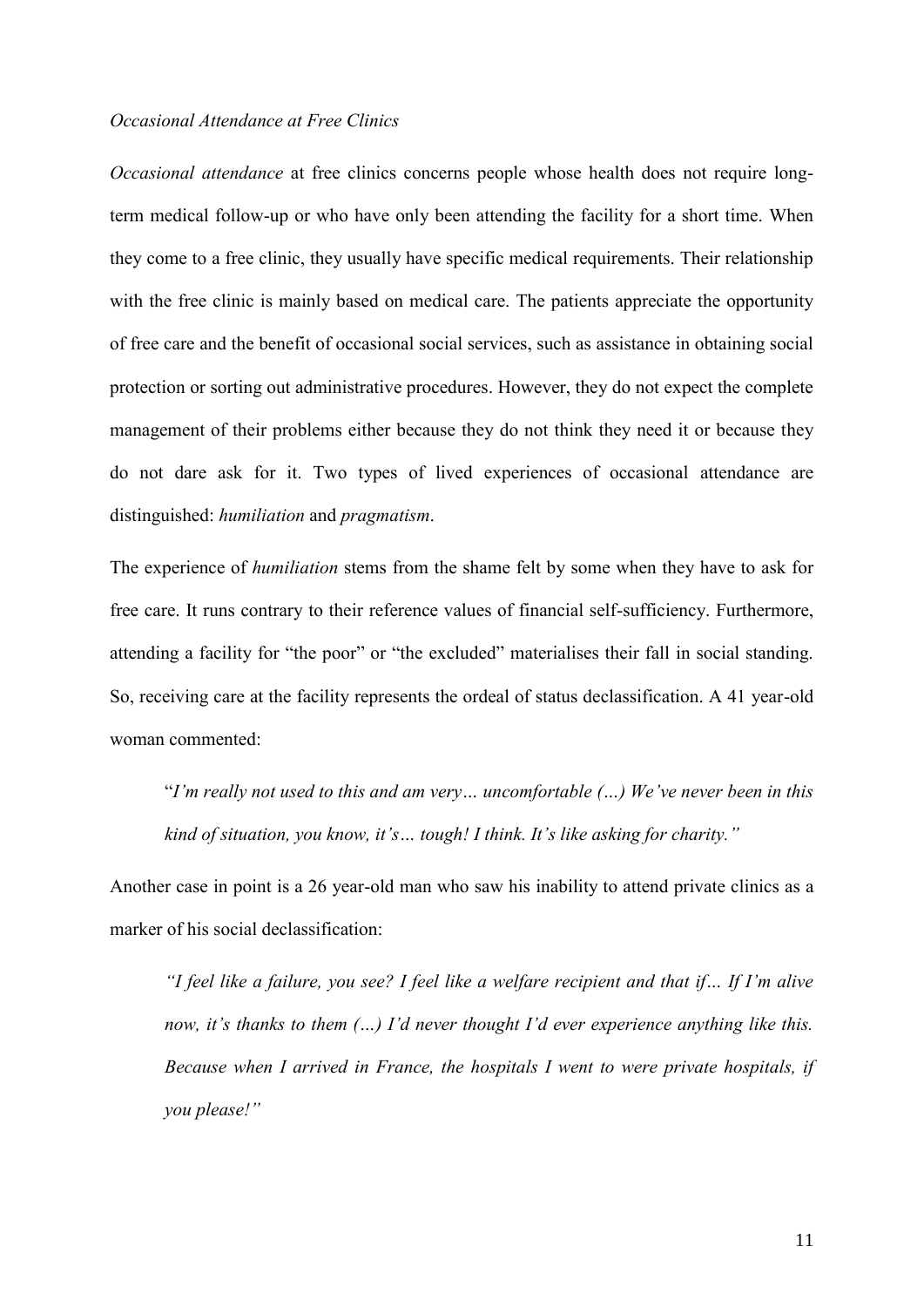If these people manage to overcome their reluctance and finally ask for free care, it is chiefly due to their fear of worsening health or to the importance they attach to being healthy (primarily so they can work). The medical character of free clinics somewhat abates the discredit attached to assistance and helps them to accept aid more easily. However, so as not to present a "welfare recipient" self to themselves or to others, they attempt to minimise the extent of the aid they receive. Actually, they often postpone their recourse to care and, as far as possible, keep their attendance to a minimum. They limit their requests to the medical field since they do not want to benefit from any of the available social services. At the same time, they are reserved with staff members. This is way of remaining detached from an experience they have trouble assuming and of preserving their dignity by asserting their rejection of a discredited situation.

For instance, a 39 year-old woman who attended a public hospital after attending an NGO free clinic, highlighted how going to the same facility for many different health concerns may be experienced as 'taking advantage'. She explained:

*"I had pimples on my arms. I went straight to the pharmacist to get salve, I did this first thing without going to see Médecins du Monde. Because I was seeing the gynaecologist and didn"t want to see several doctors at the same time. Seeing one doctor is already too much. (…) I don"t want to take advantage."*

Importantly, the experience of *humiliation* occurs at hospitals as well as at NGO-operated clinics. Actually, it is not so much the characteristics of the care facility (and specifically whether or not it is exclusively for the poor) that are felt to confer a stigma as the inability "to manage on their own" without the help of institutional assistance. For instance, this stance was underscored by a 42 year-old man who said:

"*If I"m here, it"s just because… it"s getting worse and worse. And so, that"s what I"m saying, it"s getting me down (…) But it doesn"t have anything to do with other people,*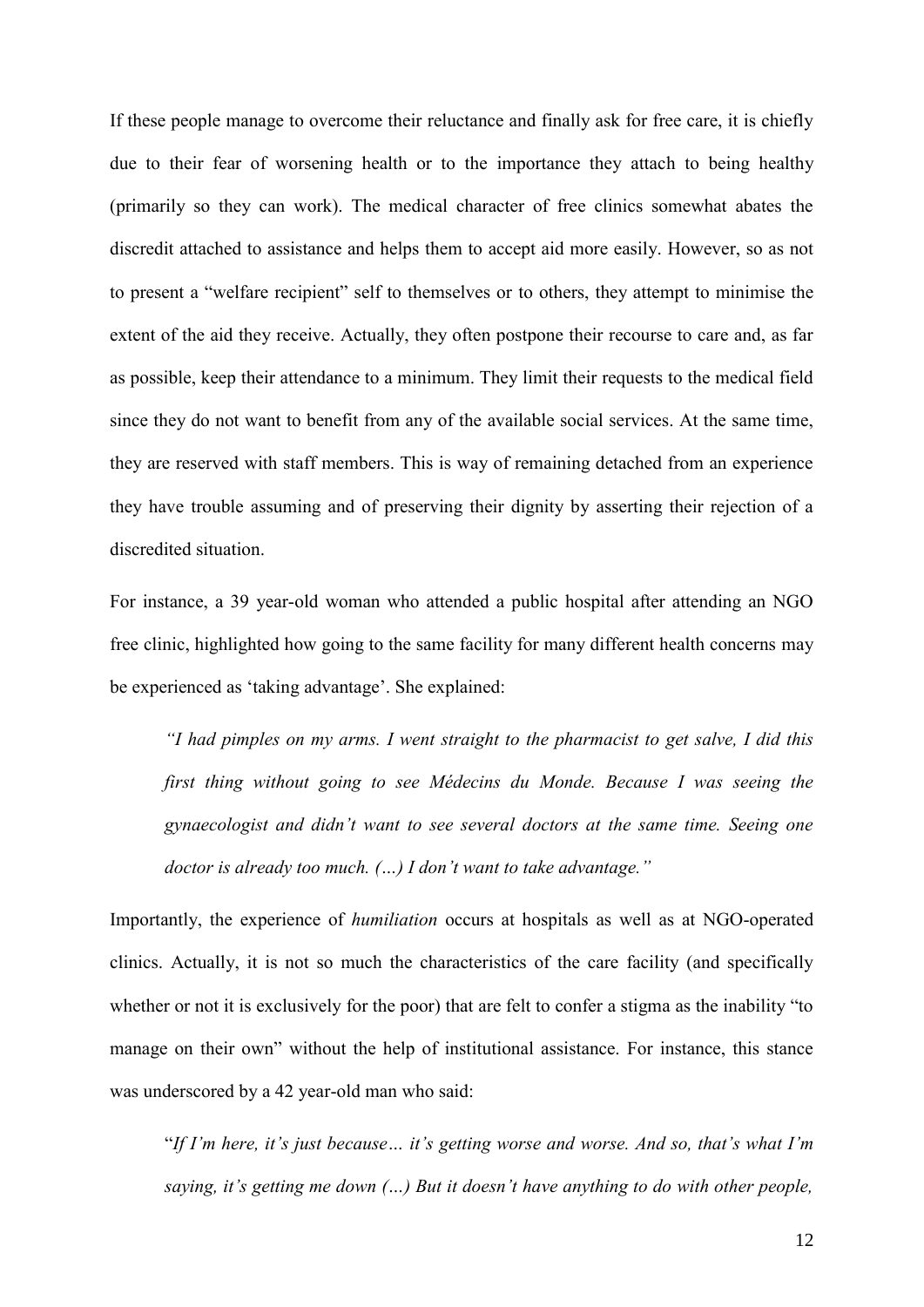*it has to do with me and how I feel, you know, to have fallen so low… That"s what… what"s humiliating for me."*

For another 43 year-old man, the positive appreciation of the social worker did not quell his deep-seated uneasiness at being assisted:

*"I see the social worker – even if he"s great – that I can go like everybody else to see (the doctors in hospital). But you know, it"s still embarrassing that you always have to be helped by someone as if you didn"t exist."* 

However, not all patients feel that resorting to a free clinic represents a humiliating ordeal. Actually, patients experiencing *pragmatism* manage to find reasons, which are not selfdemeaning, for their recourse to the clinic, thus enabling them to use the available services pragmatically. Overall, their rationalisation is grounded in a dual outlook. One, they realise that they need medical care. Since health is one of their values, taking steps to remain healthy is "normal behaviour" over and above (or, at least, theoretically over and above) any financial or administrative contingencies and considerations about assistance. Two, they see the institutional aid as temporary. These patients also refuse the long-term status of "welfare recipients" but unlike the people experiencing *humiliation*, they rationally use the provided aid as a means of "*managing*" until they are self-sufficient. *"The time needed to sort things out,"* as many of them said. A 30 year-old woman, for instance, explained that she did not feel uncomfortable asking for free care:

*"It doesn"t bother me. If you"re giving me something, why should I feel uncomfortable? (…) For the time being, I need help! But eventually, things"ll work out. But for the time being, I"m in need."*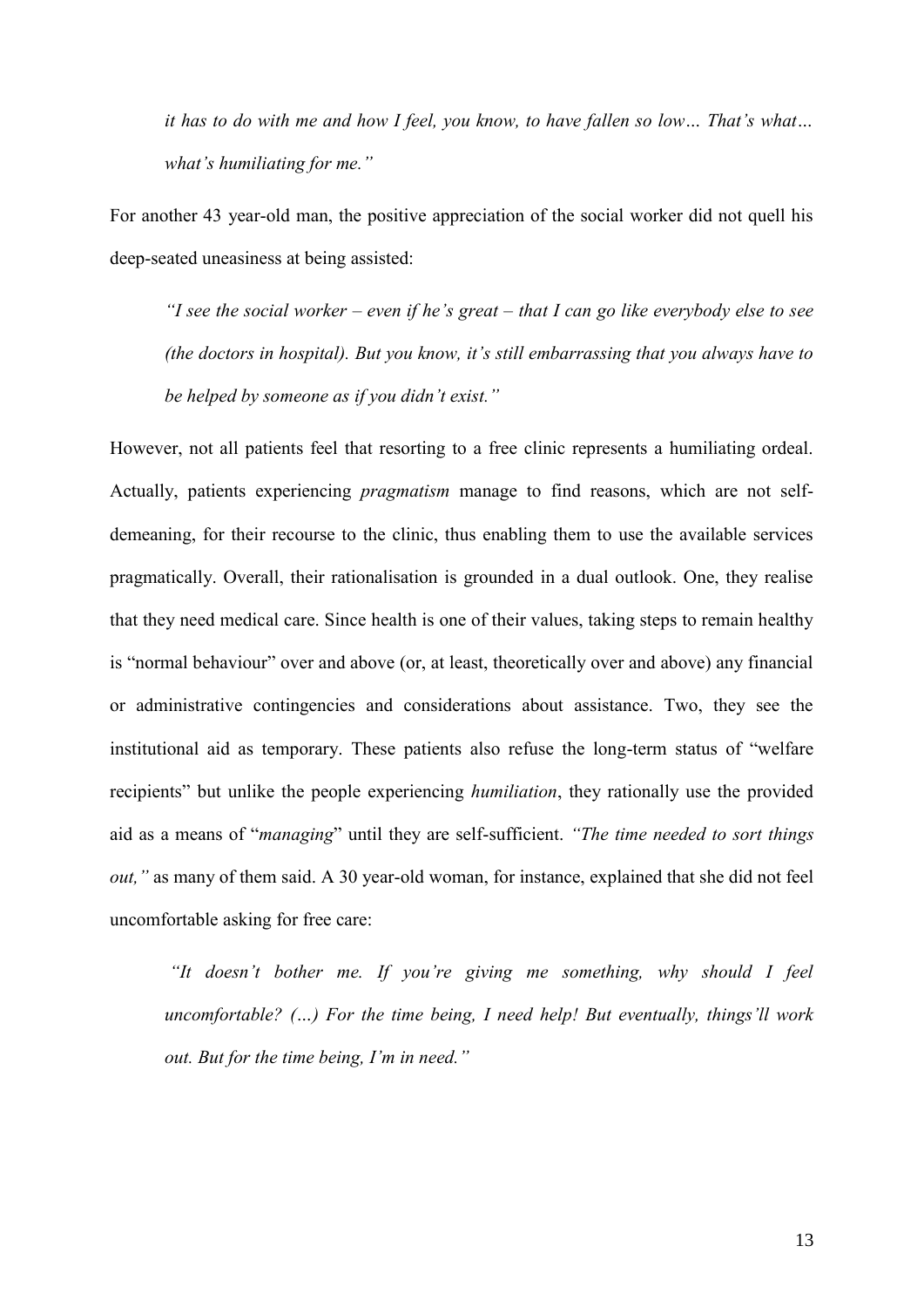These patients do not see receiving care free of charge as discrediting assistance. A case in point is another 30 year-old woman who talked about her interview with a local social worker who refused to give her the documents required to consult in the public healthcare system:

*"I didn"t come here to ask for charity but for care! She turned a deaf ear. (…) So after that, I came directly here, to Médecins du Monde because I know that here I"ll get care."*

Consequently, the patients make use of the services of the social workers at the free clinics whenever they need to and do not attempt to limit the scope or frequency of their recourse to care. However, as long as the attendance remains occasional, the object of their recourse is still chiefly medical care. The manner in which the care is provided is central to their relationship with the free clinic and to their judgement of the facility.

### *Regular Attendance at Free Clinics*

When health insurance is still not available after several visits or when patients do not want to consult elsewhere, most of them gradually ease into the *regular attendance* mode. They usually feel that they are being properly cared for, that the reception is welcoming, and that social assistance follow-up is efficient. They feel comfortable at the facilities. All these factors prompt them to settle down into a regular care-management relationship. They then receive medium term medical and social assistance follow-up or go to the free clinic in much the same way as they would go to an ordinary care facility. They become accustomed to receiving easily accessible, free medical care, and to attending the free clinic for all their health problems, even minor ones. (Whereas usually patients in the *occasional attendance* mode only have recourse to care when they fear they have serious health problems.) We distinguish three lived experiences of *regular attendance*, which are usually in successive order, and which shape the above-defined moral career: *initiation*, *settling-in,* and *demanding*.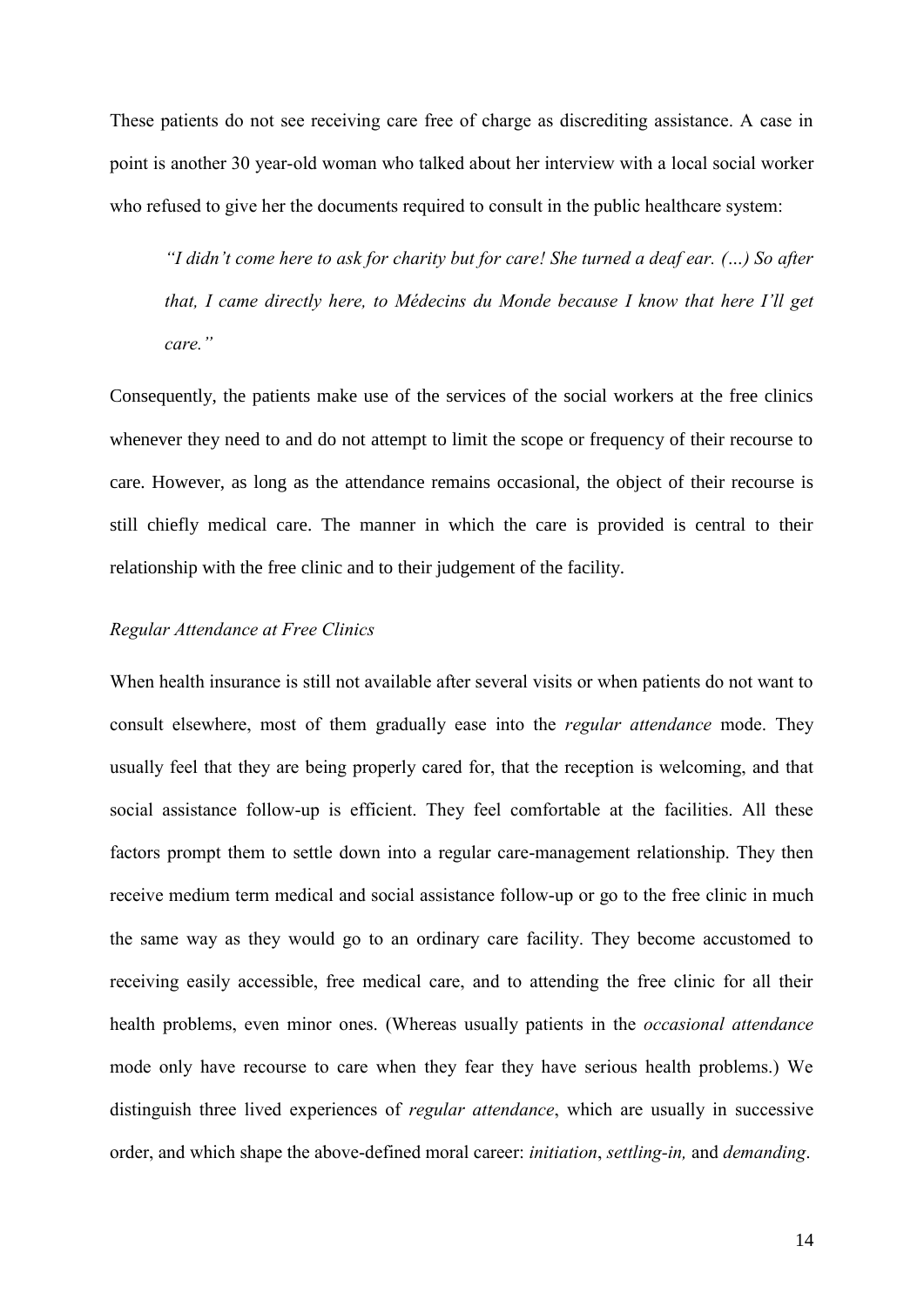The *initiation* phase corresponds to the time spent internalising the operating rules and standards in effect at the facility. Once these are assimilated, the patients become increasingly self-sufficient within the facility. But the initiation phase also involves the social and symbolic aspects entailed by regular attendance at a free clinic. Actually, when attendance lasts over time, patients can no longer justify their recourse by considering it temporary and short-term. Some patients also come to realise their dwindling chances of finding a situation that will soon enable them to dispense with assistance. So, they have to transform the meaning of the care they receive so they can continue to go to the free clinic without gainsaying their values or feeling shame. At the same time, their social and personal identity changes quite quickly. The change is influenced by the features of the clinic and by the staff members' motivations, among others. Particularly in hospital, the staff insist on every citizen"s right to care. During the *initiation* period, patients increasingly tend to define themselves as "entitled" to care and not as "welfare recipients". NGO patients are also touched by volunteers" efforts to develop friendly and respectful human relationships. Patients tend to define themselves and to be defined - as "worthy" of care rather than as "welfare recipients". In both types of clinics, the quality of the care and the welcome turns the process of asking for assistance into a less distressing experience. For instance, a forty year-old man commented:

*"You"re put down in the administrations where you get zero consideration… Frankly, I feel humiliated when I go there.. [At Médecins du Monde], it's a little bit different. Right away, you feel that the person who… who looks at you, and even, the minute they talk to you: they look at you! (…) Thank goodness things like that exist."*

A woman also said:

*"The doors are open, they"re responsive… they try to give as much help as they can (…) And so, you feel comfortable, you know."*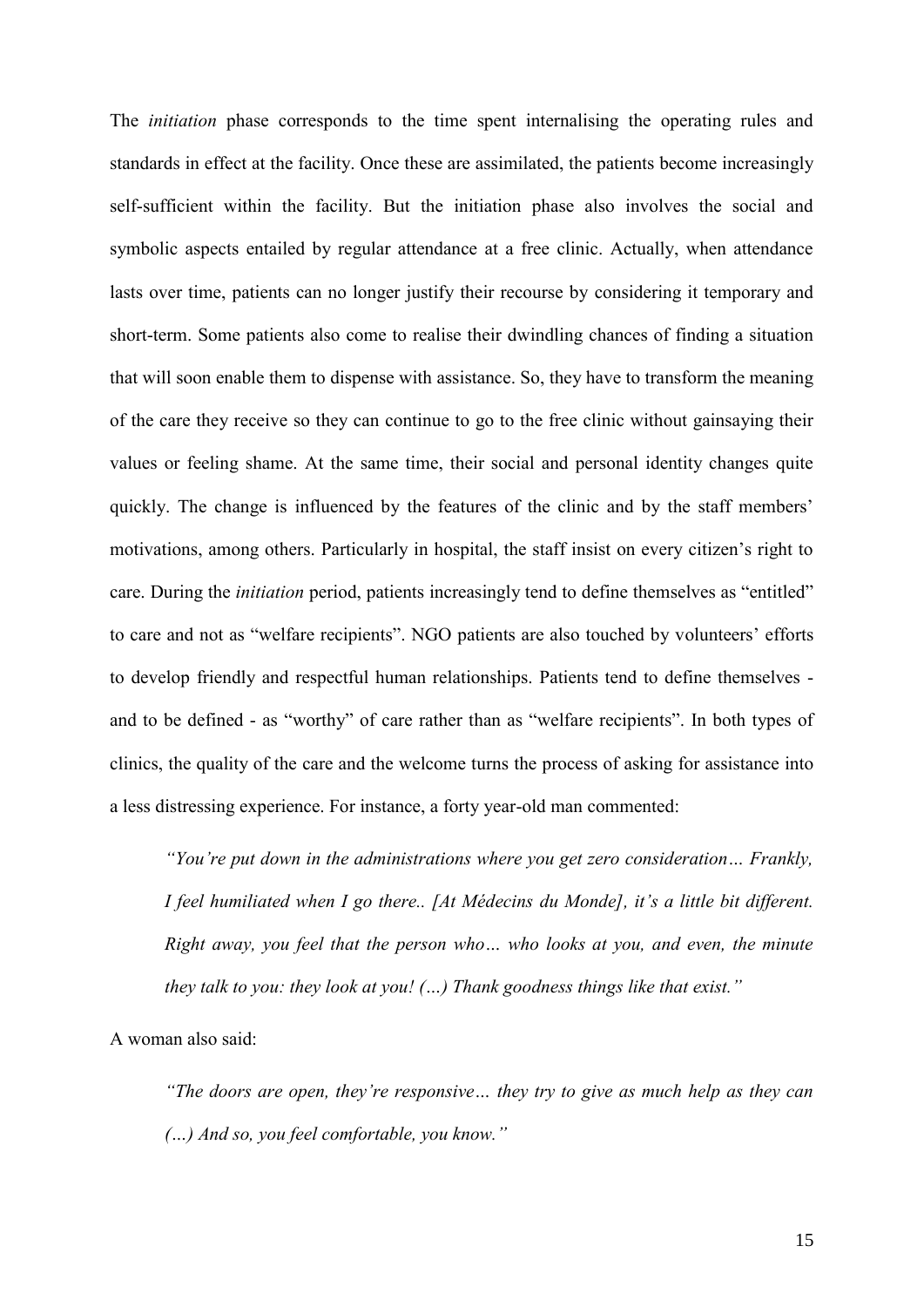During the *initiation* period, the patients perceive the pre-requisites for establishing a good relationship with physicians and other staff members. They adopt - more or less consciously a behaviour that will gain acceptance. For instance, a thirty-five year old man explained how he could get to know the nurses better and feel closer to them:

*"It happens over time… You mustn"t be aggressive, you mustn"t be bad-tempered, you"ve got to understand people, too! A person can get up on the wrong side of the bed, well I can understand that person. She yells at me, and I wonder, why is she yelling at me? It's the first time... I have to think about it, maybe she has some other problem… you"ve got to understand that."*

Gradually, they get to know the professionals and the professionals get to know them. Patients begin to enjoy meeting several staff members each time they visit. They also realise that it is possible to establish relationships that are not within the strict confines of the technical procedure. Anonymity gradually vanishes. For instance, during her first visits to a free clinic, a 39 year-old woman said that the defining character of the personnel was their *"professional dedication"*. Several months later, she changed her appreciation and said that it was their human qualities:

*"I didn"t know… Now, I see that their welcome is fantastic. They"re all so nice and wonderful!"*

After the *initiation* phase, most patients settle into a regular relationship involving medical and social care management. They now systematically rationalise the help they receive either as citizens entitled to care or as human beings worthy of receiving help (Parizot, 2003). Expressing some sort of justification of assistance helps them overcome their reluctance and break with the detachment they maintained with the staff during the first visits. Personal ties are forged with some of the team members, a factor that places the relationship with the clinic on a symbolic level different from the level of discreditable assistance. The free clinic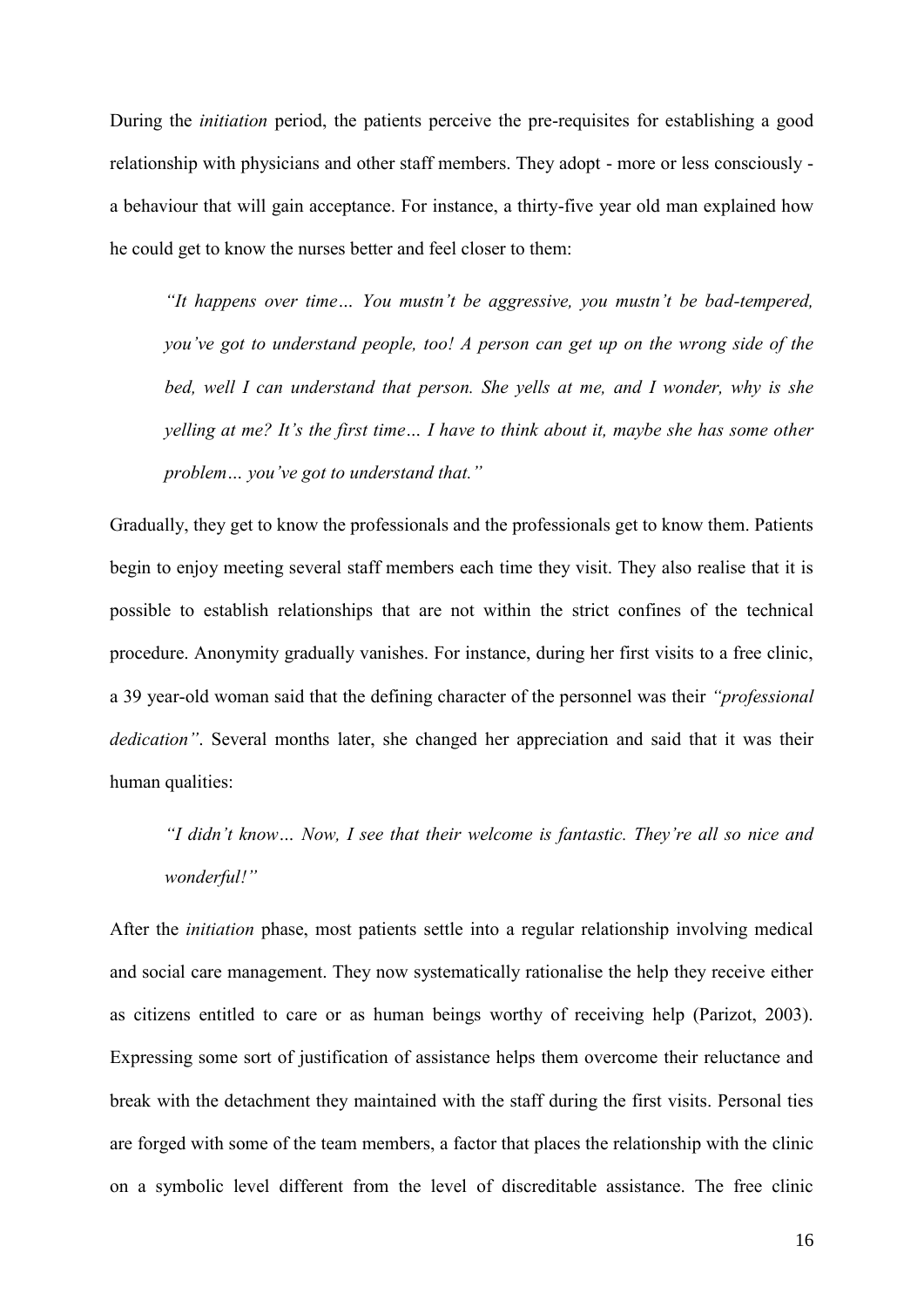becomes a reference facility for them – a meaningful place in their lives, not only for their health but often for their social life in general. For instance, many patients said that even if they stopped receiving health care, they would go back to the clinic to let the staff know how they were, and "say hello". Actually, our observations as well as the interviews with the professionals show that this happens regularly. For instance, a 30 year-old woman said:

*"I like coming here. Even when I was pregnant, I"d often come, not for the care but because it"s very hot at my place, I"d come to rest here…"*

At this stage in the relationship, the patients pay close attention to what accompanies the therapeutic procedure per se. They often recognise that the provided service is not merely medical. The welcome service and responsive listening gain in importance and are not actually distinguished from the medical function. Sometimes they are even considered as the first contribution of the free clinic. A 50 year-old man who attended the NGO free clinic explained it in these words:

*"They"ve known me here…. For a very long time… (…) Here, they don"t only treat the disease but they also deal with the emotional and family situation. We"re treated differently. That"s what I like (…) Without Médecins du Monde, I think I would have been much more… much more desperate. (…) The word relief comes to mind, it"s… it"s a key word: Médecins du Monde relieves people."* 

The care-management relationship often takes shape as a combination of social, medical and psychological support. The patients see it as a sign of responsive listening and of personal respect. The staff-patient interactions become true relationships involving exchange, following the dynamics of reciprocity similar to relationships between friends. This is paramount in a context of social discredit. For instance, we observed that some patients gave staff members a gift in recognition of their aid. Many respondents actually talk about their relationship with the staff in terms of family relationships or relationships between friends or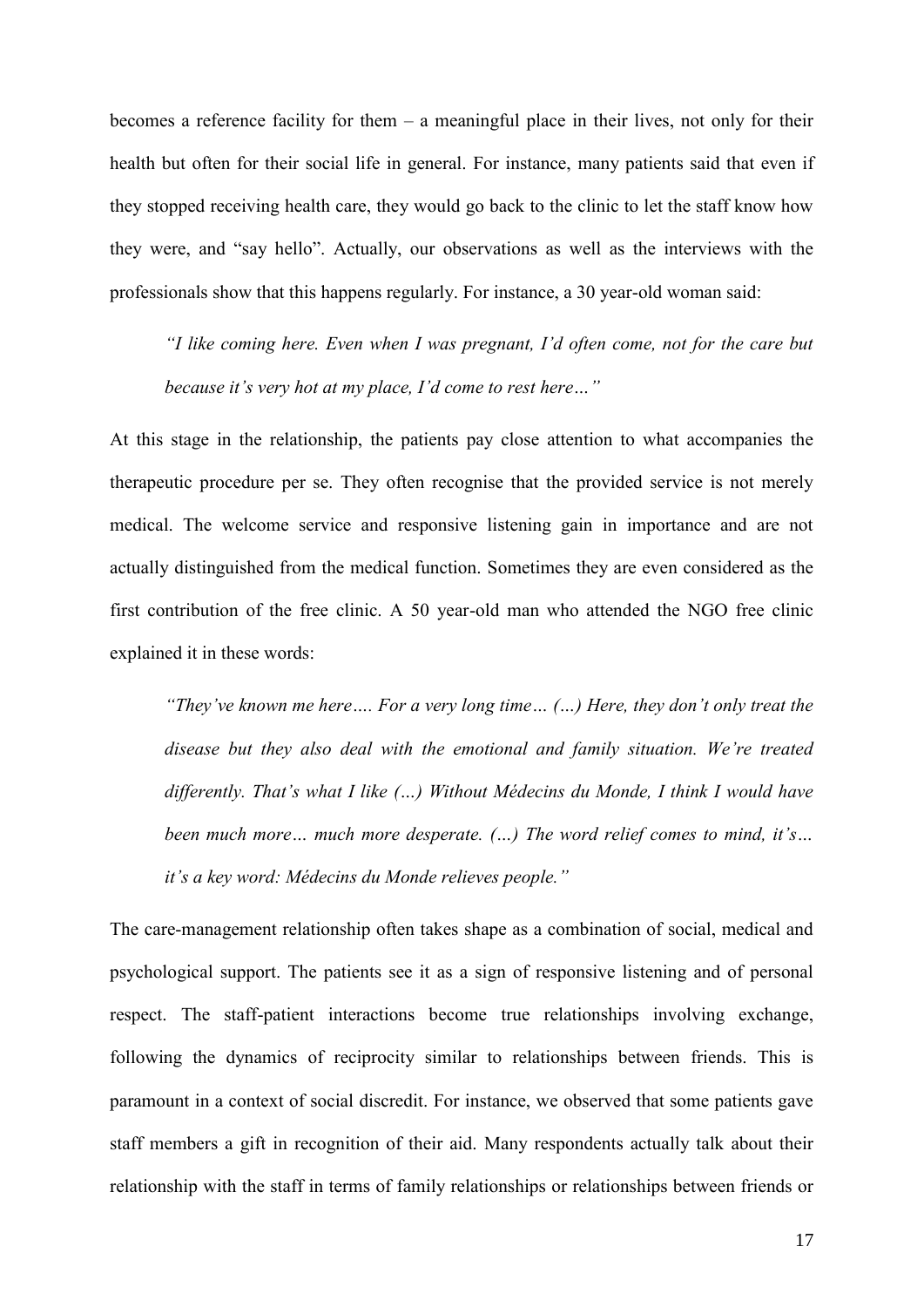family members. It is known that economic precariousness often disrupts social and family ties. In regular attendance, the very isolated find a little of the emotional warmth they no longer find anywhere else.

*"Here, it's like my family, you know,"* said a thirty year-old man.

Another thirty-four year-old said about a volunteer:

*"I was depressed… without her, I wouldn"t be here anymore. She really did much more than what I imagined they could do, you know. Without... because they did it without me asking (…) in true friendship, really in all friendship."*

The words of a fifty year-old man about "his" physician are also meaningful:

*"It"s not a relationship between a payee and a professional; it"s the relationship between someone asking for help and someone ready to help.* 

*When he prescribes a drug for me and I say "I don"t feel well", he says, "Listen, Quentin…" – because he doesn"t call me Sir anymore, you see, I"m telling you so you understand the point we"ve reached, him and me. He says to me, "Well, OK, let"s try this, if you"re not feeling well…" He, he talks to me, he knows how to talk to me, and that, that's important. He said to me, 'OK, let's try, since there's a new product, we'll try it..." (…) I said yes. I agreed because I felt that when I started taking my new drugs and when I told him that they were good, he was happy, as if… as if he had saved his own son from the fire… He was very, very, very happy for me. He waved at me and we snapped fingers, and all that stuff."* 

The experience of *demanding* care creates very different relationships between the staff and patients. Similar to what happens during the *settling-in* experience, this group systematically rationalises its recourse to assistance. However, their patients needs come first and their focus is almost exclusively on their right to assistance, to a point where they are unable to adjust to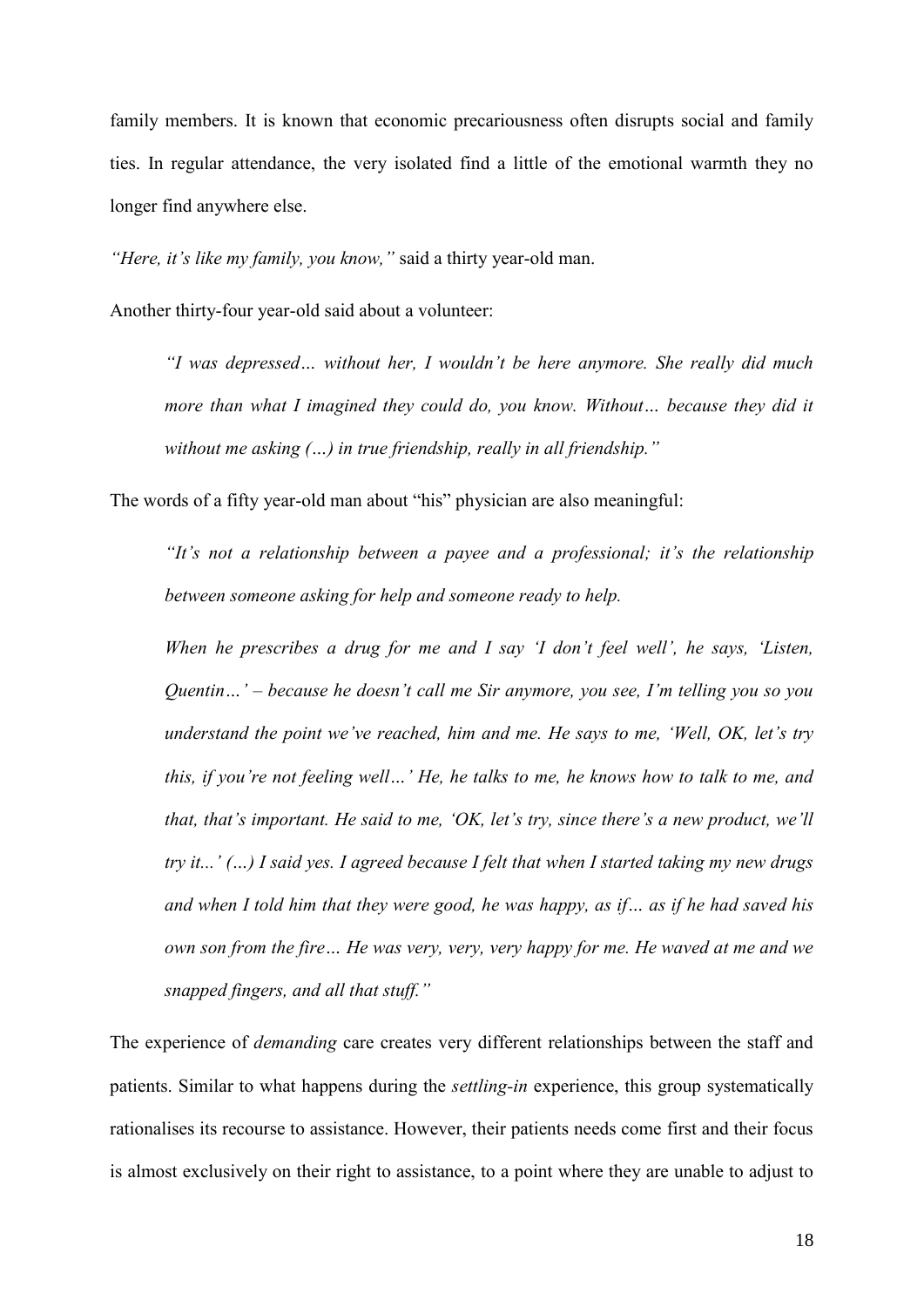the constraints of the facilities. They become very forthright in demanding care and insist on dictating what sort of care they want and how it should be provided.

In most cases, the people are dealing with serious medical or social problems. Their multiple handicaps are the only things on their mind, so much so that they can see no logical reason for any restriction to their demand for assistance. Specifically, they do not either understand or accept that the facilities may append financial, administrative or organisational constraints to their demands. A case in point is a thirty year-old man who was going to the hospital for the medical follow-up of his HIV infection and for social work:

*"Me, I need help with all this. (…) To feel more comfortable because I"m blocked, blocked, blocked, blocked: psychologically speaking, physically speaking, the works! (…) I"m now at a point where I need out and out support. I can"t do it on my own. (…) Some people might say to me, "Just go out and get a job," but, of course, I"d like to work at my age! But I am totally unable to go out and get a job. And the disease is to blame for this. It's ruining my life, it's slowly burning my life away... (...) Even so, I have the same rights as everybody else. (...) I shouldn't have any problems! In my opinion, whatever door I knock on, the answer should be "yes"."*

The man justified his uncouth manner that was misunderstood by the staff members:

*"They say, "Yeah, they"re always complaining," but it"s normal for us to complain because we"re the only ones going through what we"re going through."*

The demanding attitude is part of an overall mistrust of institutions in general. This group often has a feeling of being intentionally dispossessed of a legitimate claim. They also fear that they are being denied access to the latest medical innovations – an attitude that, of course, can also be found in people without any particular social problems. Consequently, they tend to ask for or even demand many examinations and drug prescriptions.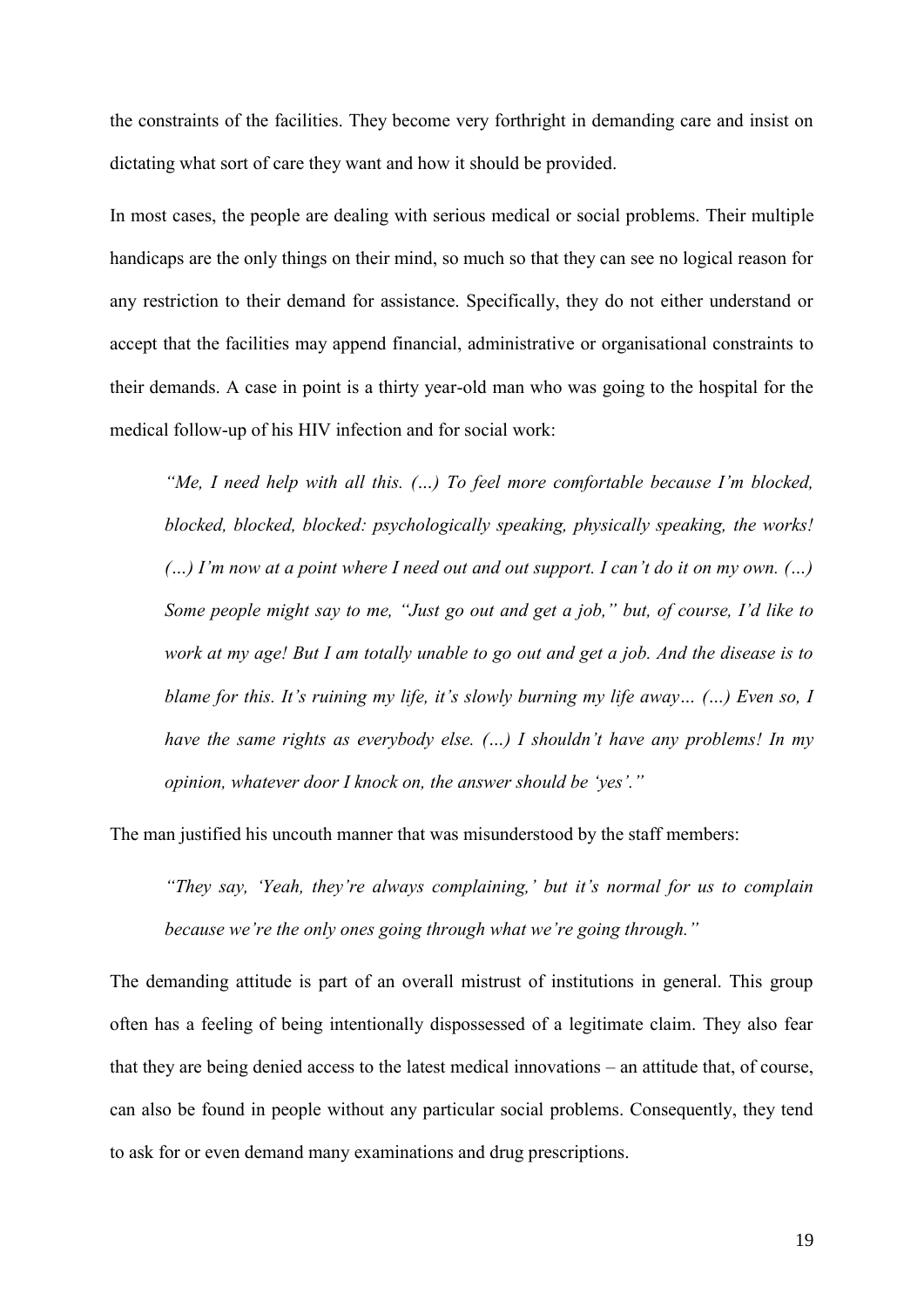During this phase of the moral career, patients very seldom develop strategies to gain acceptance and appreciation. On the contrary, armed with the conviction of their rights they openly and sometimes bitterly upbraid any staff member who does not work to meet their demands. A woman commented:

# *"If you don"t yell, nothing gets done!"*

Another case in point is a twenty-eight year-old man who openly challenged the constraints he had to meet to receive help from the institutions:

*"I don"t like someone telling me, "no, today"s not the day, buddy…" No! They"re here to help people so there"s no "today"s not the day, you"re not old enough, you don"t have this, you don"t have that," you know!"*

The patients are also often navigating between their feeling of satisfaction with the quality of the service they receive and the feeling that their needs and desires are not being satisfied. In these conditions, relationships with staff members become strained. The patient's demanding attitude restricts the professionals" margin for initiative and deprives them of the symbolic retributions that are often necessary to keep doing a hard job. A nurse"s aide reproached this group of patients in these terms:

*"Without so much as a by your leave, they show up and start demanding things as if they were entitled to everything."* 

In the clinics we studied, few people experience the *demanding* phase. At the NGO clinics, patients are usually grateful to the volunteers providing services without pay. Since the image of the clinic at the public hospital projects an image of a competent technical facility, the social side of its services is considered as an additional task that the staff is not formally obligated to ensure. Mostly, patients seem to be aware that demanding care and criticising put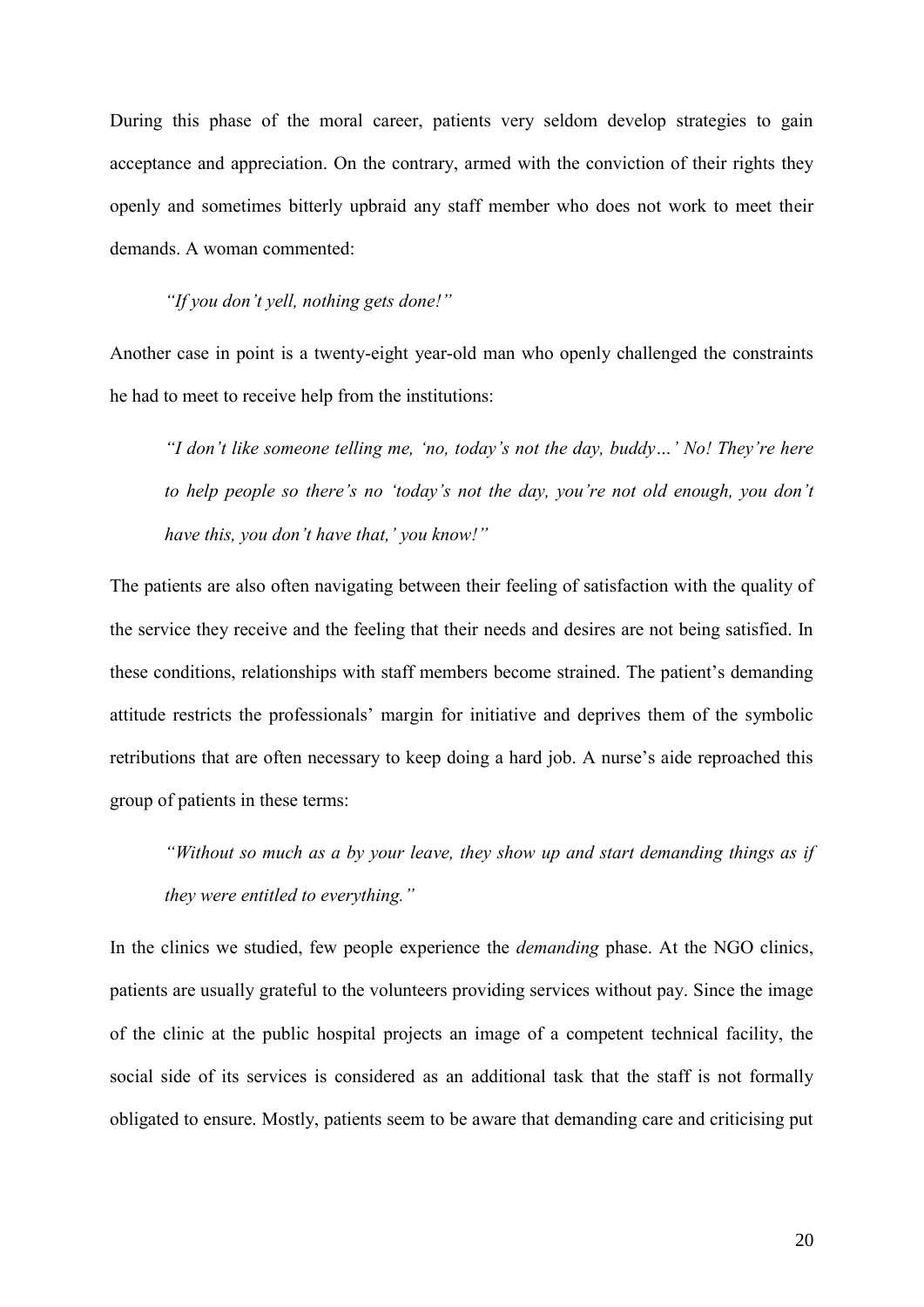them at risk, i.e., the risk of being shunted to the side-tracks of the assistance system. The man with an HIV infection who was extensively quoted above said:

*"You know, I don't want to say anything bad about this hospital. I'm here, so I'd rather shut up about what I see... Because they are caring for me, and that's already something…"* 

#### *Inconsistent Attendance at Free Clinics*

The third mode of attendance, which we call *inconsistent* attendance, concerns but a small proportion of the population. It mainly applies to marginal people who have trouble settling into a social-medical assistance facility. Their medical requirements of the free clinics are inconsistent, as testified by a 42 year-old man who said he came to a free clinic because of a *"late winter cold."* However, when asked whether he had seen a physician, he merely answered:

*"I completely lost interest! To tell the truth, I thought about it… and then I had other things to do, the crossword puzzles, hang out…"* 

Often, the attention they pay to their health or treatment vanishes once the symptoms have disappeared and they have trouble taking the prescribed treatments. Steps recommended by social workers are also seldom taken. *Inconsistent attendance* should be correlated with their attitudes toward health and medicine; attitudes very dissimilar from the reference standards of the personnel at the medical facilities. The patients often do not attach much importance to the medical milieu"s values concerning the requisite behaviours for hygiene, health, and care. On the one hand, these concerns may seem secondary to finding food, shelter, clothes, and resources. On the other hand, living conditions and representations of the body admittedly have an impact on the attention devoted to the body and on the sensitivity to bodily signs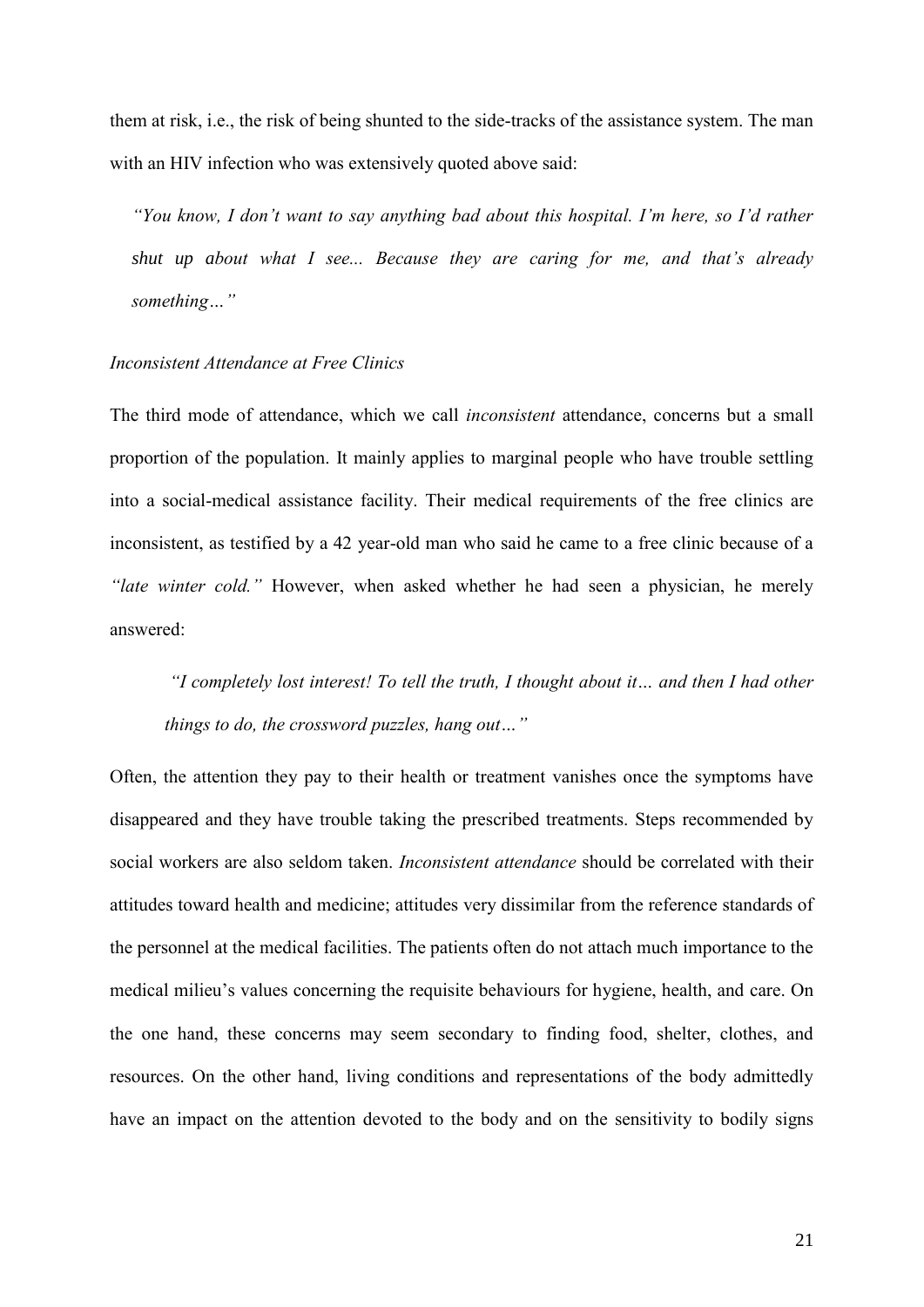(Boltanski, 1971; Blaxter, 1990). The decline of self-image caused by exclusion often entails a gradual detachment from one"s own body – to the point of blunting the need to look after it.

Actually, the - often huge - differences between the staff and the patients' representations of the time when a physician "must" be seen hamper any stabilisation within the free clinic. The conflicting representations are likely to spark mutual misunderstandings. But above all, marginal people are generally unable to comply with the institutional constraints that would allow them to enter into the sphere of assistance in a regular manner. Of course, some use the social or health services over time but in a disorganised manner. For instance, some resort to a facility for a while. Then, just as the formalities for the social services or medical follow-up are initiated they stop attending for a time, only to resume attendance at a later date, behaving all the while as if they had never stopped coming.

Some patients are even reluctant to comply with the constraints when they find a temporarily satisfactory balance in their marginal lifestyle. This may be called an experience of *service instrumentalisation*. The people say they are satisfied with their marginal lifestyle, at least for the time being, and reject any assistance that may jeopardise it. Their daily life is organised around a few remunerative activities (odd jobs, begging, makeshift arrangements, and so on) and around the opportunities for obtaining aid. Attendance at a free clinic is part of this approach, since they find access to medicine and occasional help from the social service at the facility. Remarkably, this group uses the services to continue their marginal life. They enjoy receiving help without having to give much back in return. However, medical as well as social follow-up is jeopardised. For instance, after several months a twenty-seven year-old man had still not taken any of the steps, recommended by the free clinic social worker, to obtain health coverage. He stated:

"*The future? I take what I can day by day, I don"t want to think about the future. I don"t want to. Before, I used to make plans. Now… (…) Plans never happen."*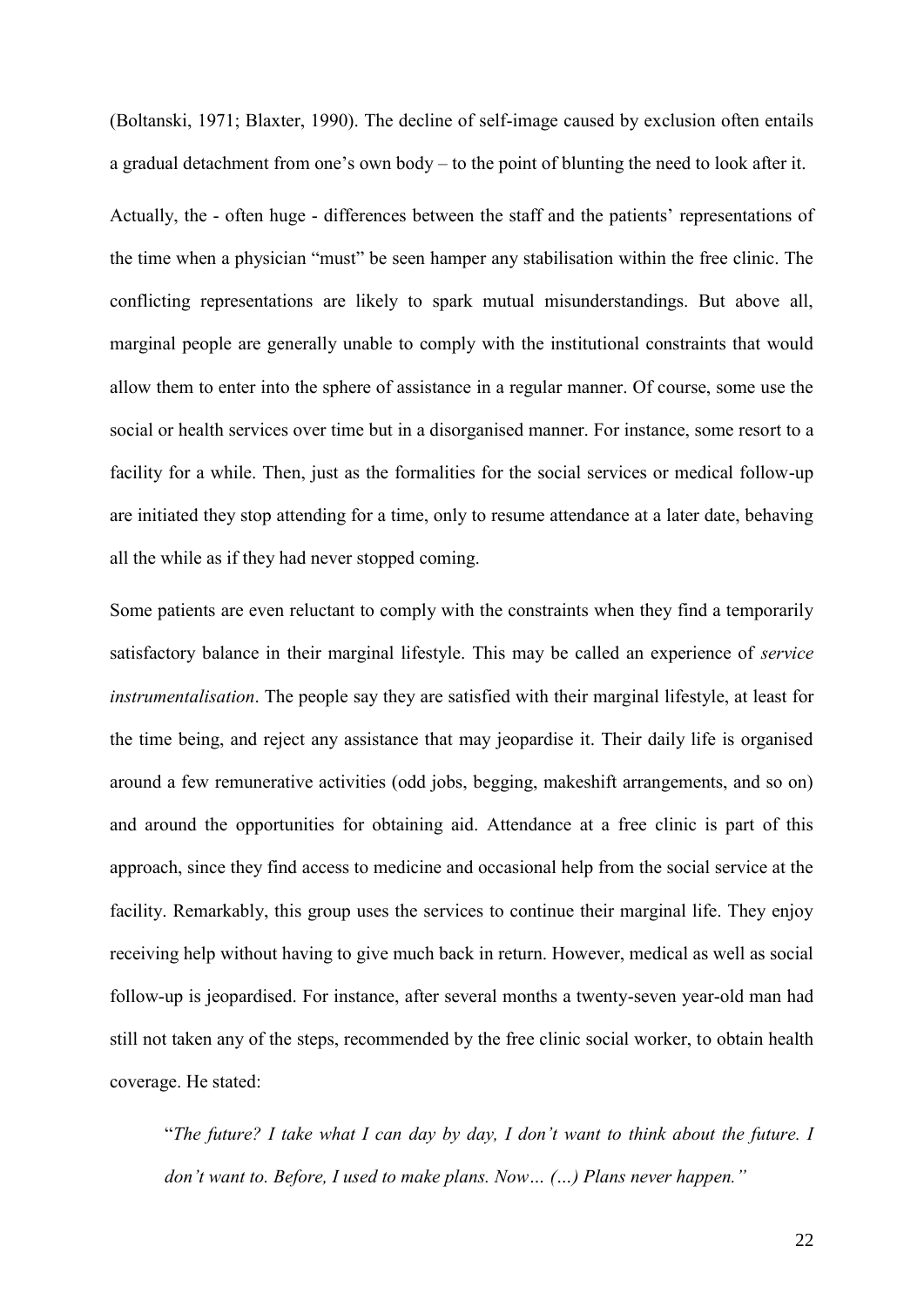Nevertheless, most of the time *inconsistent attendance* concerns people who are experiencing the material and moral hardship of extreme precariousness. Although they express the desire to break with their marginality, they are experiencing such disruptions that their instability precludes any regular social and medical follow-up. Their social, medical and sometimes psychological difficulties often seem closely connected. At free clinics, they experience the *crisis of marginality*. Their recourse serves as stopgaps for different problems in their lives and encompasses more than the medical field strictly speaking. But they find it very hard to benefit fully from the available care and services. They often give up on the goals they set with the physicians or social workers, especially due to the magnitude or duration of the requisite steps. A 27 year-old man admitted that he was too *"disorganised"* to reach his goal:

"*I have a goal but… I don"t think I"m making the effort required to meet it. (…) You know, it's like someone who hasn't got anything, well, he finally gets used to not having anything."* 

The patients do not deal well with the constraints of assistance, especially when the constraints bring them face to face with a reality they find hard to bear. For instance, the same twenty-seven year-old shrewdly explained:

*"I"m really in deep shit, I can criticise… A while ago, I got into a row (afterwards I was annoyed with myself) with a social worker [at the free clinic] because… she asked me: what are you doing…? Why did you do this…? So, dig a little deeper and… when you"re not OK, you feel like you"re under attack."* 

Whatever the lived experience during *inconsistent attendance*, the patient's relationships with the staff members are also inconsistent. Because the people in this group do not care much about complying with clinic rules, they might occasionally give in to violence since they often cannot cope with any constraints whatsoever or they suffer from psychiatric disorders, alcohol or drugs problems. *Inconsistent attendance* upsets and sometimes discourages the free clinic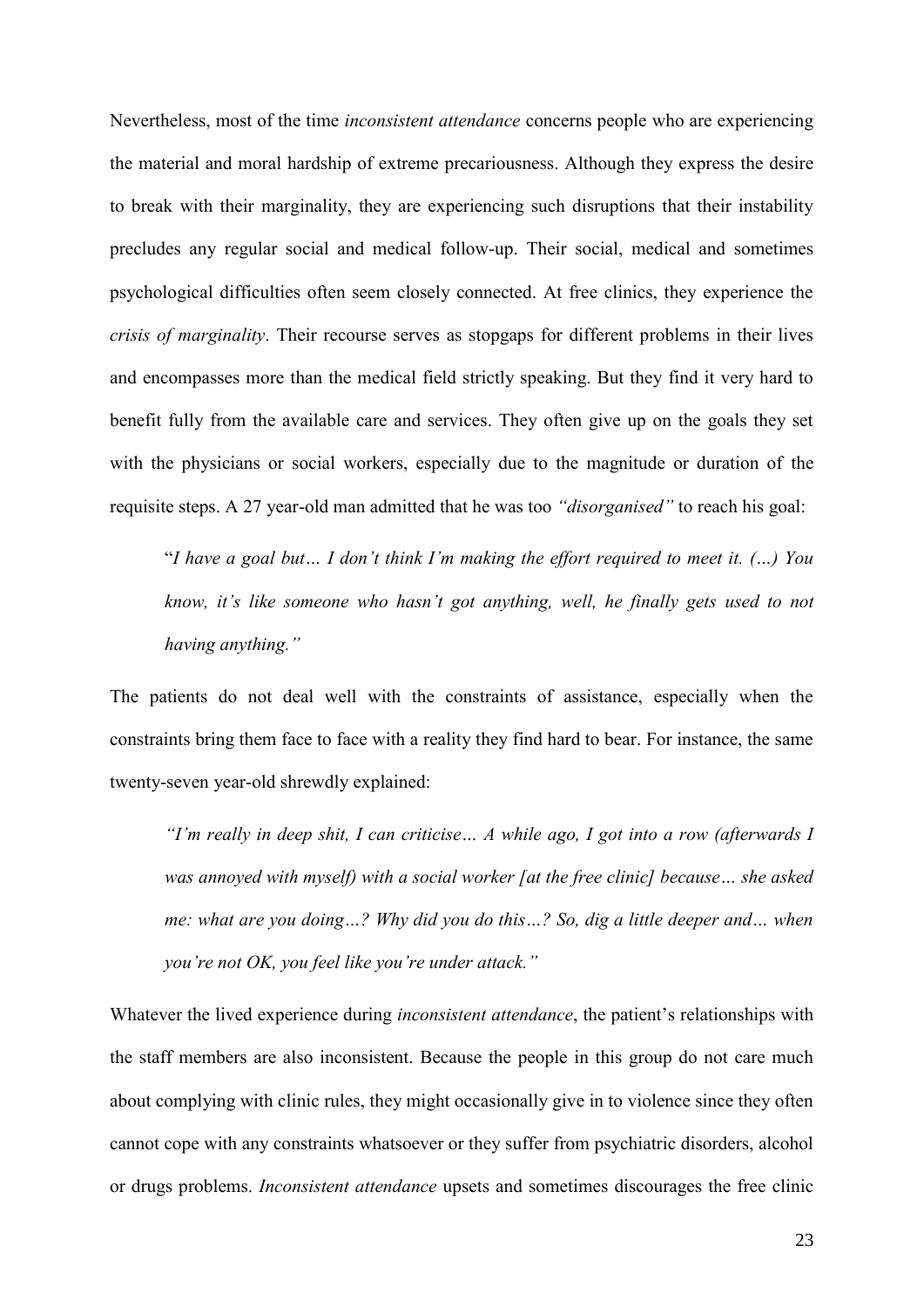personnel not only because of the patients" behaviour but also because instability lowers the chance that the staff"s actions will be successful. Nevertheless, it happens that patients do manage gradually to settle into their relationship with the facility because of the attention they receive and the flexibility of the suggested care and services. In such cases, the clinics we studied facilitate this group"s entrance into the sphere of assistance and may foster the gradual restructuring of their self through regular and affective relationships with staff members.

#### **Discussion and conclusions**

The purpose of this paper is to propose an instrument for analysing and understanding the sociological processes at work during attendance at free clinics. Depending on patients' health status and social conditions and on the way they perceive their own situation, they do not have the same expectations of free clinics. This can be seen in their interactions with the staff. We distinguish three modes of attendance in our analysis and different types of lived experiences for each mode of attendance (each mode refers to several types of lived experiences depending on the way a patient rationalises his or her recourse to the free clinic). But since situations and perceptions do change, free clinic attendance is worth considering as a stage in a trajectory. Our analysis emphasises the dynamic nature of the relationship with free clinics.

When people contact free clinics, their attendance mode is usually *occasional*. Whether they experience their recourse as a *humiliating experience* or a *pragmatic experience*, they only attend the free clinic occasionally and do not get much involved in relationships with staff. When recourse lasts over time, most patients settle into *regular attendance*. Others continue to go to the free clinic but their attendance is unstable. Two types of lived experiences are distinguished for this *inconsistent attendance* mode: the instrumentalisation of the available services and the crisis of marginality. Our analysis also shows that the three types of lived experiences for *regular attendance* (*initiation, settling-in* and *demanding*) are the three phases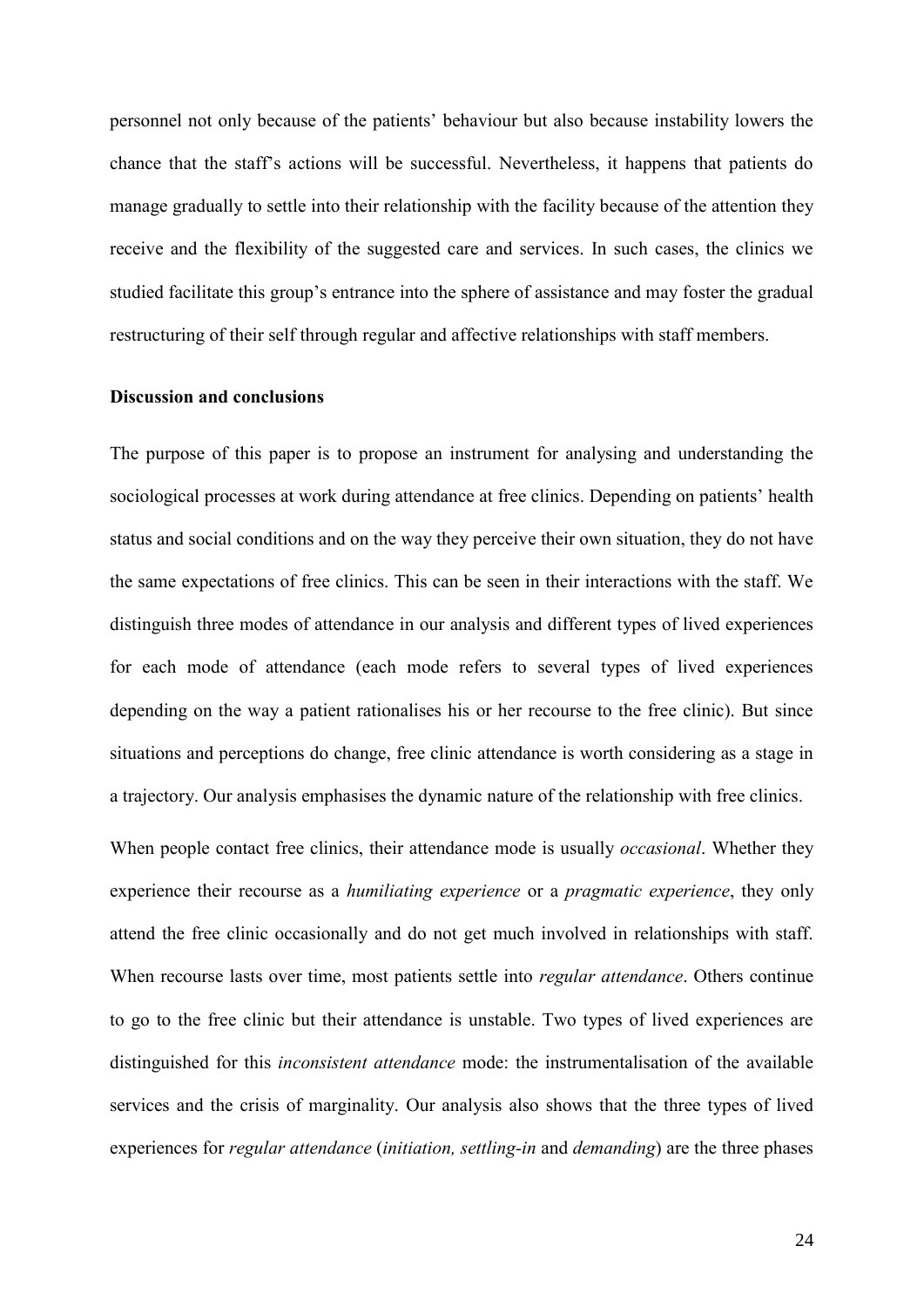of a destitute patient"s moral career. Although we use the term career, we do not adopt a determinist approach to the trajectories within the free clinics. Not all the individuals experience every phase of the career and the borders between the different career phases are blurred. The object is to understand the changing relationship with the free clinics concurrently with the transformation of the patient"s representations, realising, of course, that while some people settle into the career of poor patient, others break with this pattern. This is specifically the case of people who interrupt their recourse to the free clinic because they no longer feel the need to consult a physician or because they now can afford to consult elsewhere.

One limit of our study may be that it deals with a longitudinal approach drawing on crosssectional interviews. However, the extended presence of one author at the hospital free clinic enabled us to monitor the changing situation of several patients through informal interviews. Importantly, during every interview, the respondents were asked to elaborate on any changes they had experienced since their first visits. The analysis of their retrospective explanations and the comparison of lived experiences of people at different times during their trajectories provide an insight into the transformation principles of the experiences – as can be seen in the many studies on moral careers, biographies or life cycles (Thomas, 2003; Auerswald & Eyre, 2002).

Second, the description and understanding of inconsistent attendance at the free clinics is a bit limited as there were few interviews with people concerned by this attendance mode. However, we have further grounded our analysis in the literature on this subject.

Our study clearly shows that as long as the benefit of institutional aid is experienced as a failure and as a demeaning ordeal, patients attempt to restrict their use of the clinics. Patients want their attendance at the free clinic to be temporary and see it as such. The relationships with the staff are detached, strictly professional, and limited to the requirements of medical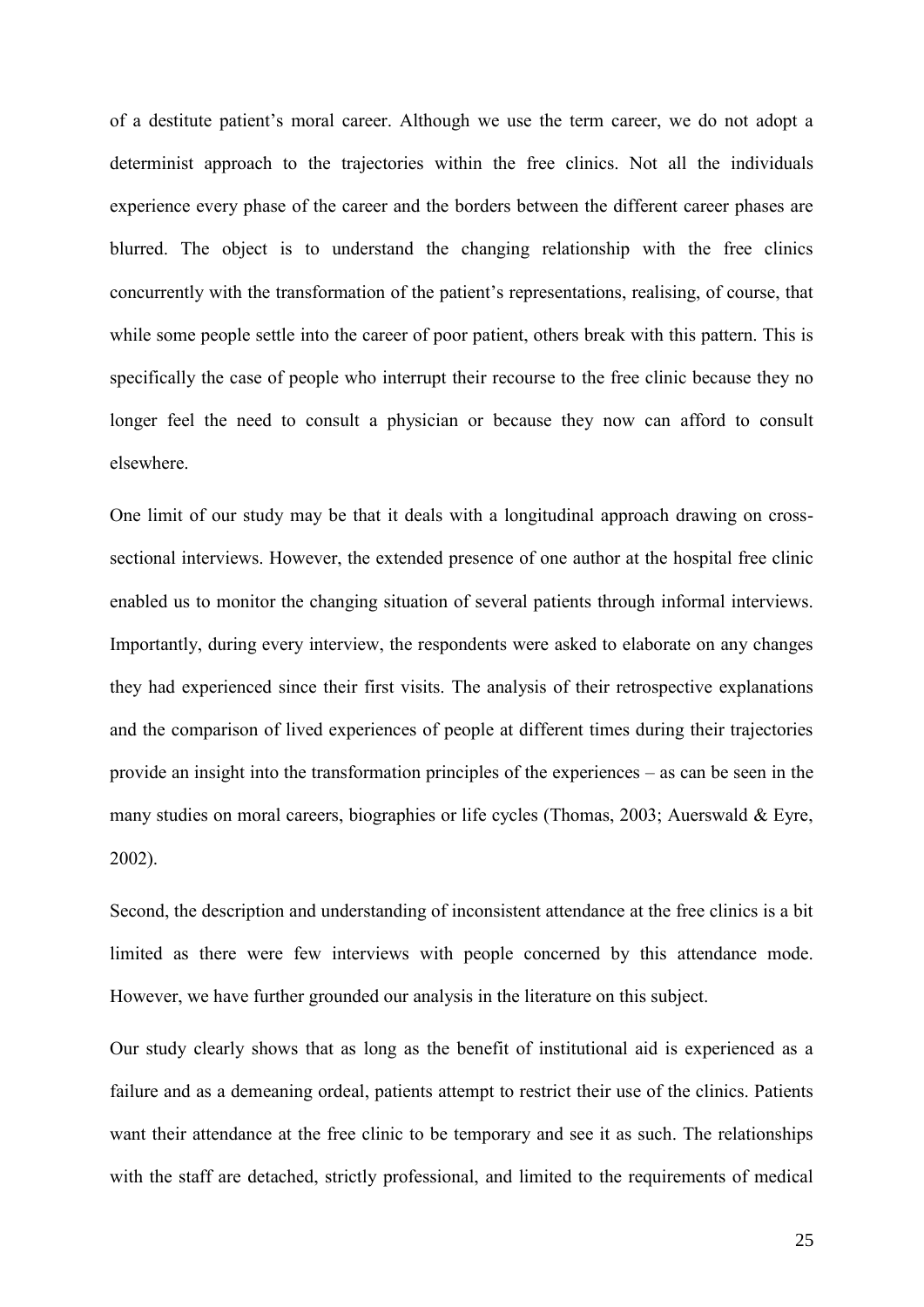care strictly speaking. On the other hand, when patients are able to re-interpret and rationalise their recourse to assistance, their attendance is no longer determined by the need to distance themselves from the stigma attached to using a free clinic. *Settling into* social-medical assistance usually concerns people with major medical or social problems that prevent them from consulting elsewhere. During regular discussions between recipients and staff, they become better acquainted and their mutual recognition goes beyond their respective statuses in the institution. The former are no longer reluctant to use the different available services and appreciate the moral support (particularly invaluable as they are experiencing social hardship) expressed through personal and affective relationships. In itself, the quality of the relations becomes another factor contributing to the patient's rationalisation of his/her attendance at a free clinic.

Actually, the action of free clinics materialises a relationship of assistance, i.e., the meeting between an individual with a discredited social status with another individual in charge of helping him or her on behalf of, and within an institution. Therefore, the utilisation of the services depends on the ability of individuals to cope with the discredit of assistance and negotiate the constraints of dependence, and on their denial or acceptance of the social identity that assistance establishes. The different stages of a poor patient's moral career match the changing adjustment modes to this discreditable experience. Only once patients accept their position in the medical and assistance system, can they fully benefit from regular medical and social follow-ups.

From this standpoint, the results may not be limited to the clinics in our study but encompass the fundamental principles of the relationship with a service-providing institution and its staff, especially when the provided care and services materialise a discredit. Notably, the typology developed for this paper coincides with Paugam"s analyses of lived experiences during recourse to social assistance centres (Paugam, 1991). At these centres as at free clinics,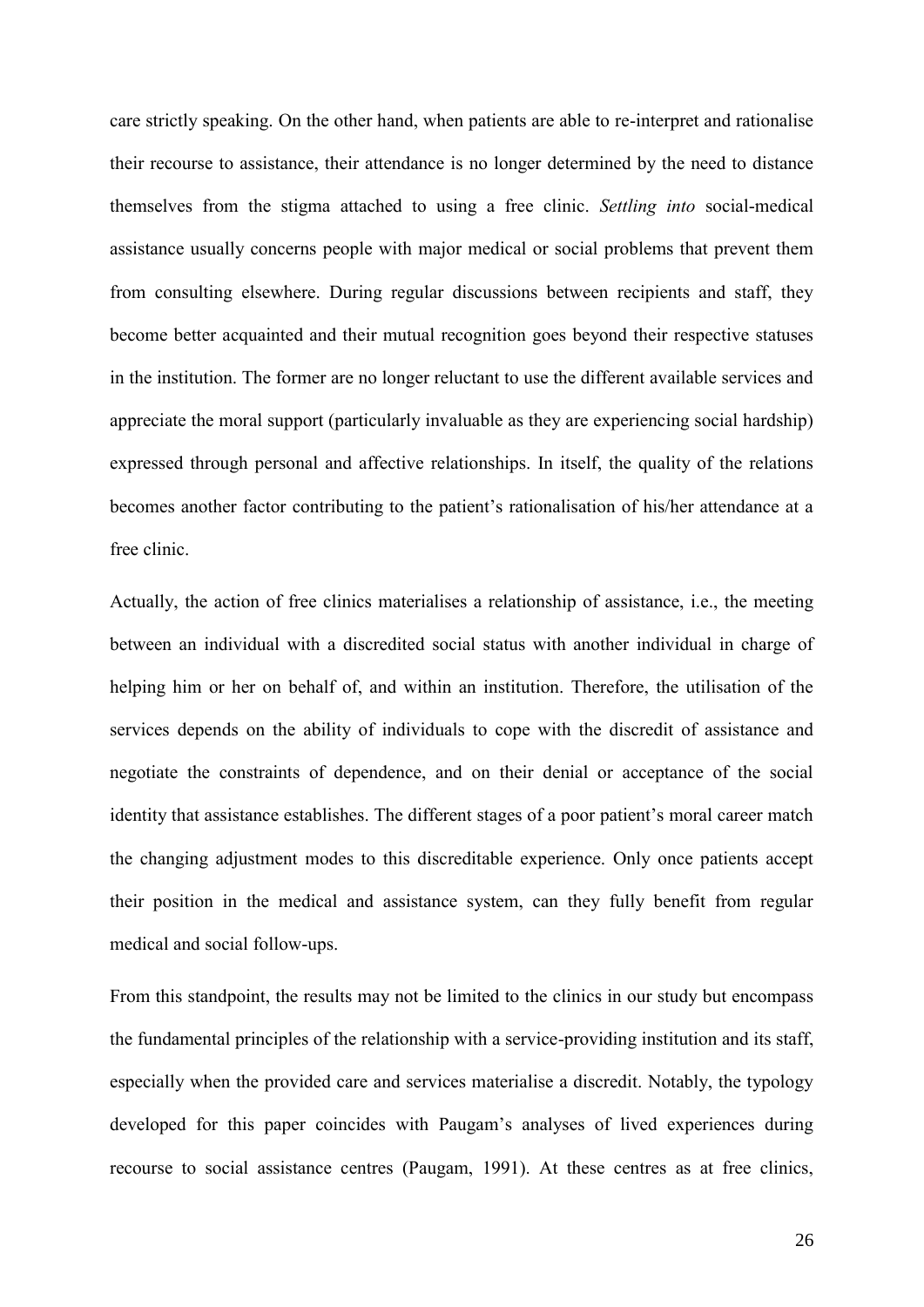adjustment modes to status degradation are materialised by comparable avoidance strategies when dependence is not very high, then by "optimum" utilisation of the services when dependence is high and individuals start rationalising their experience. Studies of other contexts show a correlation between the acceptance of one's status and the nature of one's relationships with professionals. For instance in AIDS shelters, the involvement in the life of the residence and in the relationships with the other residents and the professionals depends on the acceptance of one"s condition as an ill person (Rosman, 1999).

In this paper, we present the experiences of *poor patients* without explicitly referring to the type of health problems they have. Of course, their modes of attendance and experiences depend on their health status. Actually, *poor patients* follow several intertwined trajectories: health trajectory, sufferer trajectory, treatment and medical utilisation trajectories, the trajectory through assistance institutions, trajectory through the free clinic, and so on. The lived experiences in each of these fields often influence the lived experiences on the outside. Passing from one phase to another of the moral career is influenced by the change in the person"s career in other areas. For instance, the humiliation phase experienced by some during their first visits is shorter or even non existent when the person has already received social assistance and is able to rationalise the earlier help received from another welfare institution (for instance, by referring to the principles of national solidarity and by assuming the attitude of a person entitled to care). Also, a worsening pathology may hasten the phase of settling in, or even foster the radicalisation of attitudes toward care and services and spark the demanding phase.

In any case, our approach (which does not focus a priori on studying the patients' career regarding their health status) makes it possible to understand how a trajectory within a care facility meets more than merely medical criteria. Our results demonstrate how important it is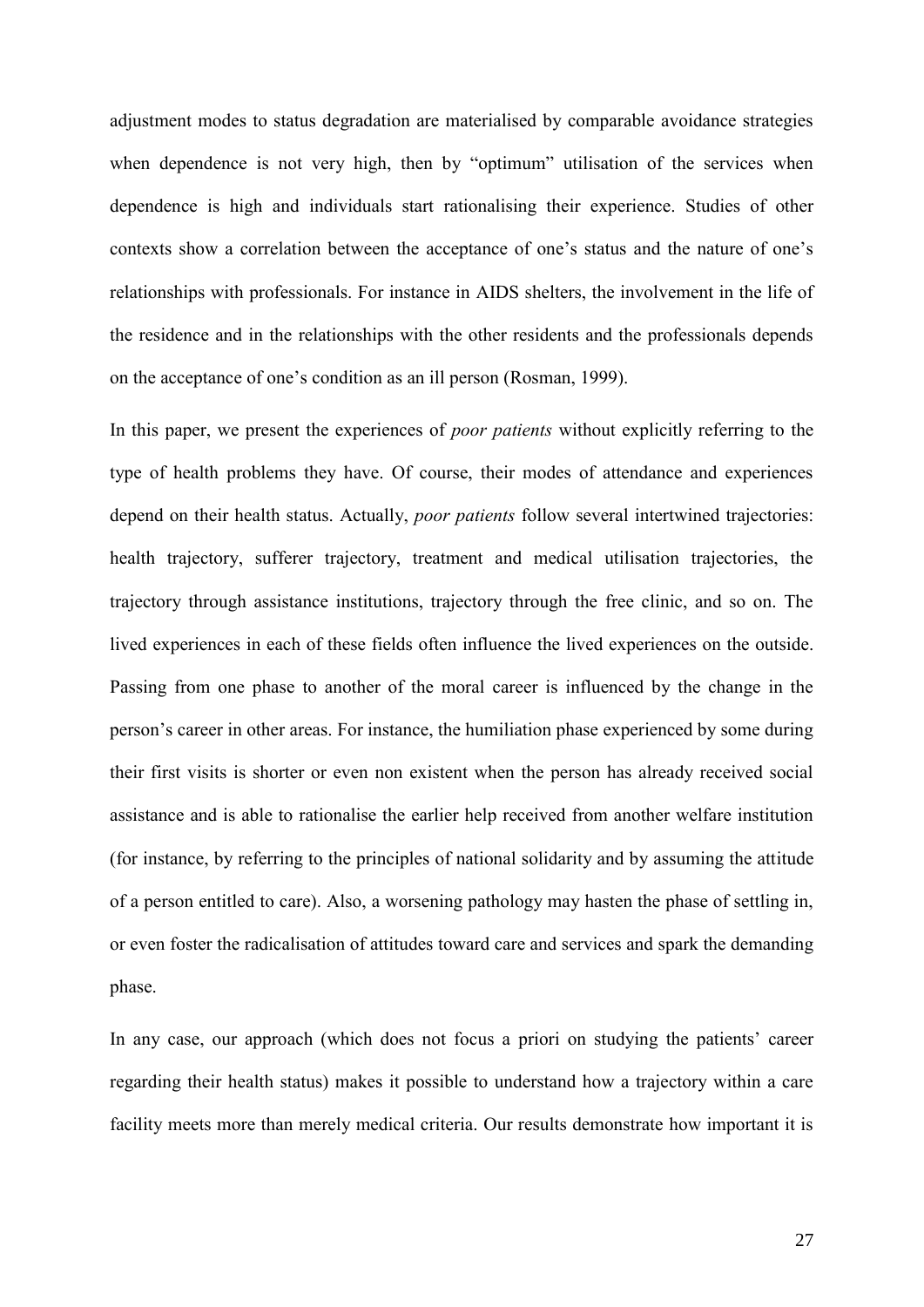to take into account the implications of the utilisation of care in terms of social status and identity.

Overall, we show the relevance of analysing individuals" lived experiences to understand their utilisation of the available services in the institutions. Our results argue that the consequences of the recourse to care on a person"s identity should be integrated into the explanatory models of healthcare utilisation (but also, maybe, of drug utilisation and compliance). Actually, these consequences influence patients" satisfaction and acceptance of the available care and services. Our results may also shed light on the issue of low care consumption by underserved populations (Auvray et al., 2001; Asch, 2000) – including the under-use of the clinics designed for them (a fact that professionals and researchers often underscore; for example, Klein et al., 2000). Based on a quantitative survey conducted at free clinics, we show that people experiencing *humiliation* run a higher risk of forgoing care and drugs than people experiencing *settling-in* (Chauvin & Parizot, 2003).

However, our results may also be useful for understanding recourse in other discredited situations, for instance the case of medical follow-ups for HIV infections (Fife, 2000). It is known that illness disrupts the sufferer's social integration and identity (Charmaz, 1991; Williams, 1984; Anderson & Bury, 1988). However, the recourse to care in itself may also emphasise or even materialise in the eyes of the ill person and in the eyes of others a spoiled identity and thus disrupt the person's recourse. On the other hand, appropriate, attentive care fostering social ties may improve patients' assumption of care and adherence to treatments (Chauvin, Mortier, Carrat et al., 1997; Roter & Hall, 1992), as has been shown for instance in several studies on HIV-AIDS.

Our research has also implications for professionals" practices. If patients are to assume their health or social problems, health professionals should be careful not to attach any stigma to recourse, or even to suggest a non-discredited meaning to the care. This is specifically the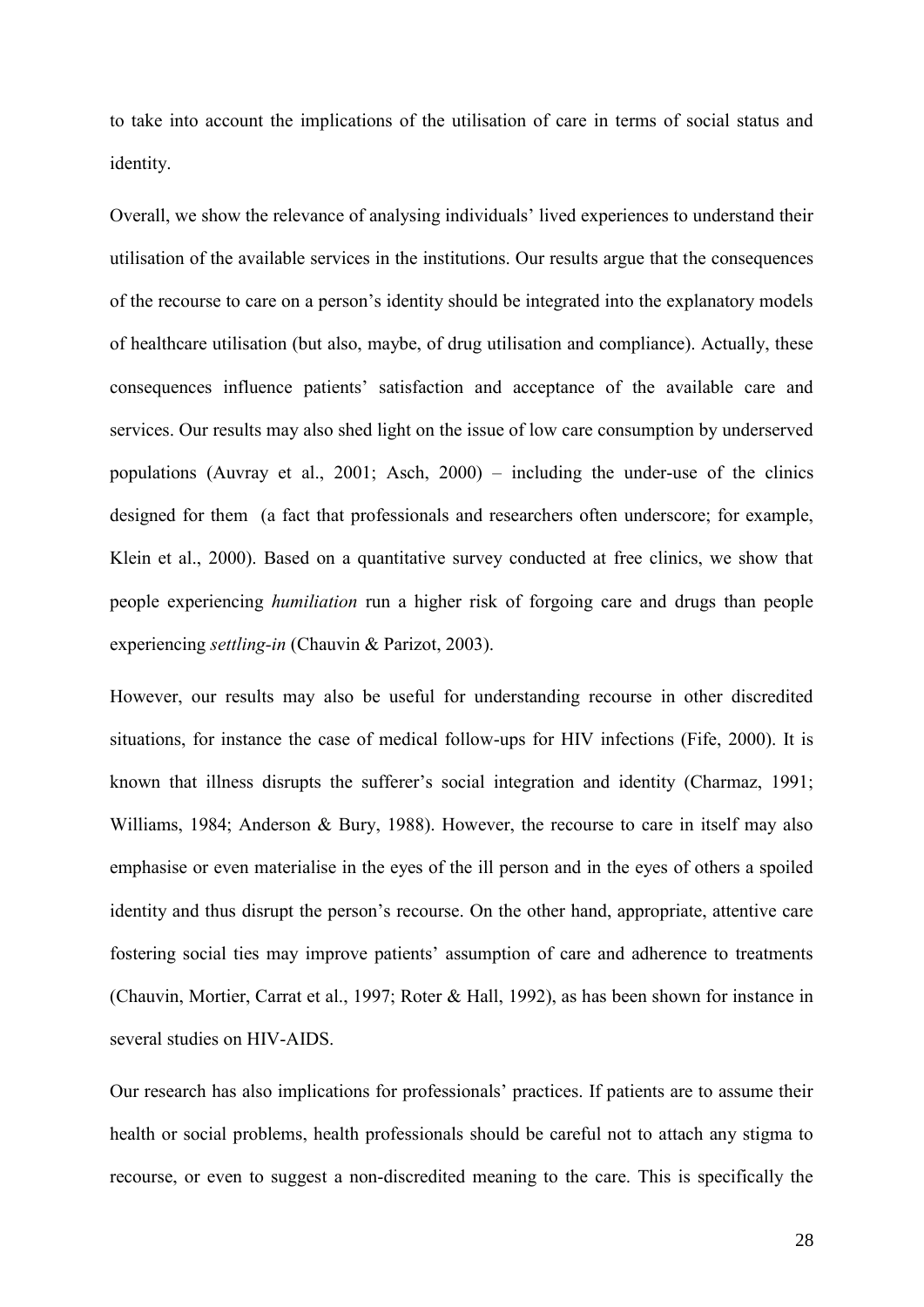case for *occasional attendance* and for the *initiation phase* of *regular attendance*. For the group that attends the care facilities *inconsistently*, our analyses suggest that the right to a marginal lifestyle claimed by some should be considered. Admittedly, expressing the choice of a marginal life seldom corresponds to a real control over one"s entire social trajectory. But since this group rejects any type of assistance likely to restrict their freedom, the recognition of its expectations is often vital so that the conditions of care management do not erect a barrier to their medical and social follow-up.

In conclusion, the results of this study as other findings reported in literature clearly underscore how much therapeutic behaviours involve domains other rather than the strict medical field. The recourse to care depends on the social and personal identities of the individuals, their daily social relationships, and the interactions at the care facility. However, at the same time, the recourse to medical care in itself has repercussions on a patient"s identity and social ties. This should not be overlooked since a patient will anticipate the repercussions and adopt his or her therapeutic behaviour accordingly.

## **References**

Adams, S., Pill, R. & Jones, A. (1997). Medication, chronic illness and identity: the perspective of people with asthma. *Social Science & Medicine, 45*, 189-201.

Anderson, R., & Bury, M. (eds.) (1988). Living with chronic illness: the experience of patients and their families. London: Unwin Hyman.

Arkin, R. (1980). Self presentation. In D. Wegner and R. Vallacher (eds). *The Self in Social Psychology* (pp. 158-182). New York: Oxford University Press.

Asch, S. M., Sloss E. M., et al. (2000). Measuring underuse of necessary care among elderly Medicare beneficiaries using inpatient and outpatient claims. *Jama 284*(18), 2325-2333.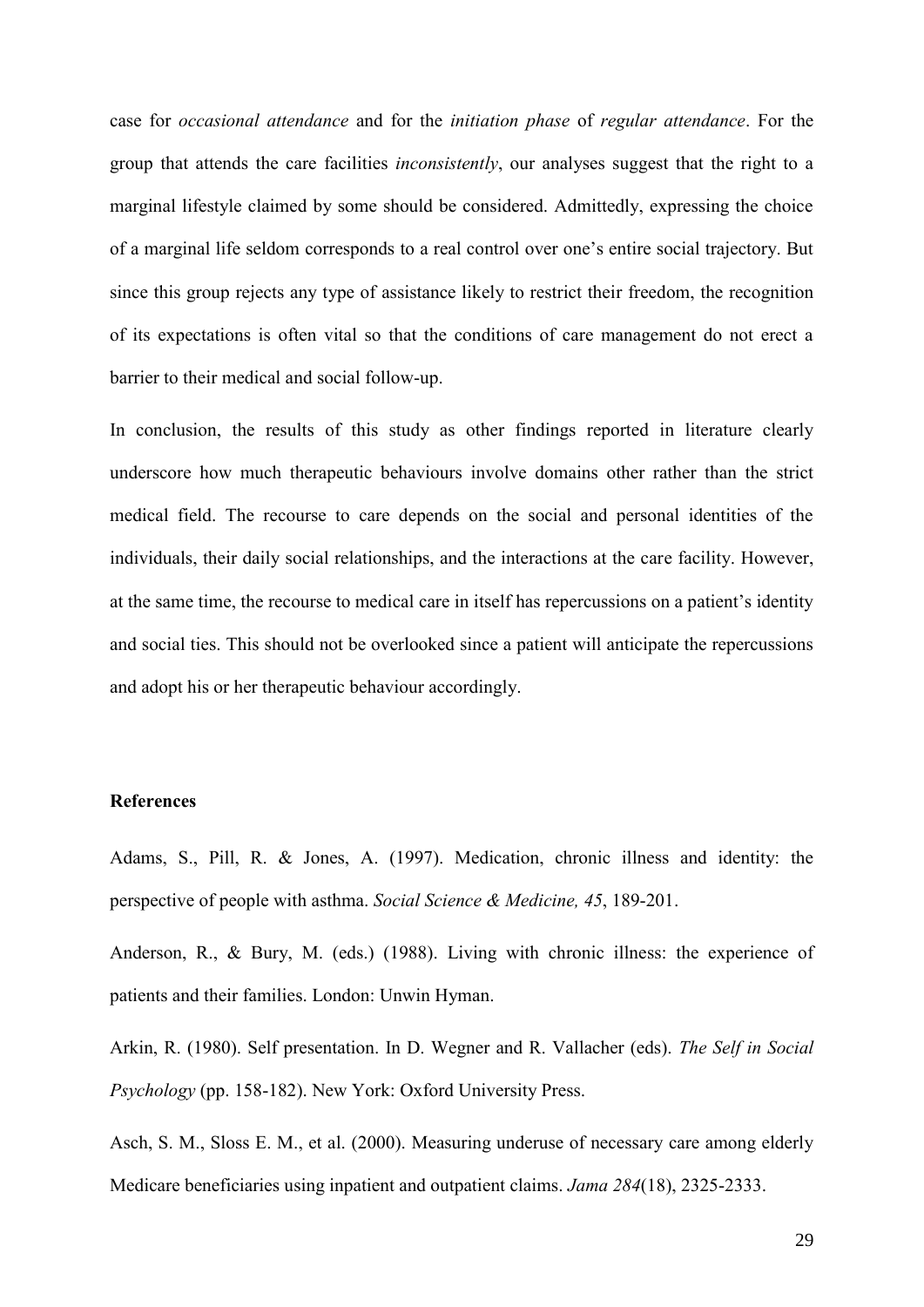Auvray, L., Dumesnil, S., & Le Fur, P. (2001). *Santé, soins et protection sociale en 2000*. Paris: Credes.

Auerswald, C. L. & Eyre S. L. (2002). Youth homelessness in San Francisco: a life cycle approach. *Social Sciences and Medicine, 10*, 1497-1512.

Becker, H. S. (1963). *Outsiders; Studies in the sociology of deviance*. New York: Free Press, 1963

Boltanski, L. (1971). Les usages sociaux du corps. *Annales, 1*, 205-233.

Blaxter, M. (1990). *Health and Lifestyles*. London: Tavistock/Routledge.

Bury, M. (1991). The sociology of chronic illness: a review of research and prospects. *Sociology of Health and Illness, 13*, 451-468.

Charmaz, K. (1991). Good Days/Bad Days: The Self And Time In Chronic Illness. New Brunswick: Rutgers University Press.

Chauvin, P., ed. (2002). Prevention and Health Promotion for the Excluded and the Destitute in Europe. Amsterdam: IOS Press.

Chauvin, P., Mortier, E., Carrat, F., Imbert, J.C., Valleron, A.J., & Lebas, J. (1997). A new out-patient care facility for HIV-infected destitute populations in Paris, France. *Aids Care*, *9*, 4: 451-459.

Chauvin, P. & Parizot, I. (2003). The access to care of underserved populations: a research among free clinics patients in the Paris area. *Rev Epid Sant Pub* (in press).

Coser, L. A. (1965). The Sociology of Poverty. *Social Problems, 13*, 140-148.

Dodier, N. & Camus, A. (1998). Openness and specialisation: dealing with patients in a hospital emergency service. *Sociology of Health and Illness, 20*, 413-444.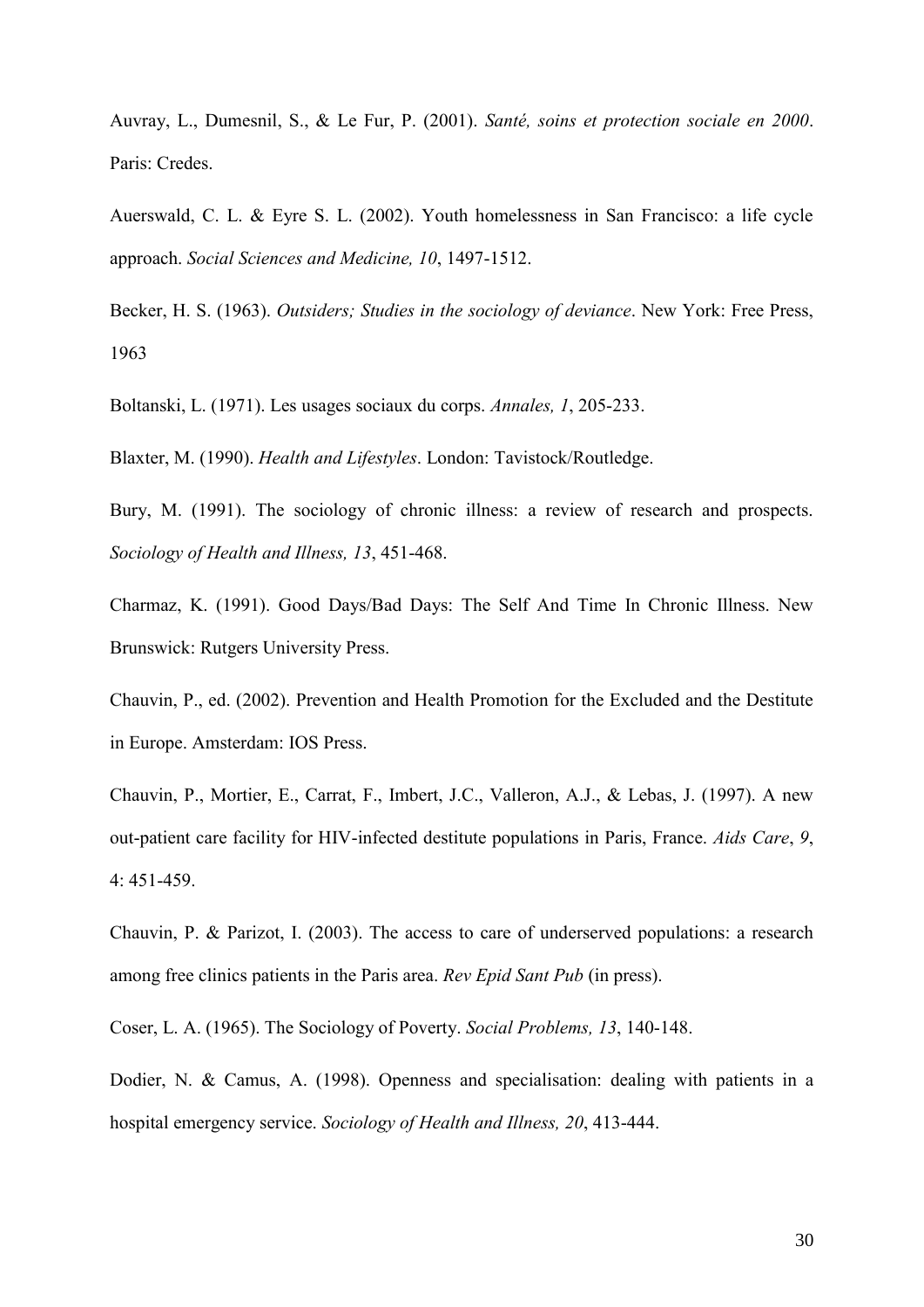Dubar, C. (1991). *La socialisation: construction des identités sociales et professionnelles*. Paris: Armand Colin.

Fife, B., & Wright, E. (2000). The dimensionality of stigma: A comparison of its impact on the self of persons with HIV/AIDS and cancer. *Journal of Health and Social Behavior, 41*, 50-67.

Foucault, M. (1973). Birth of the clinic. New York: Pantheon.

Gallie, D., & Paugam, S. (2000). *Welfare regimes and the experience of unemployment in Europe*. Oxford: Oxford University Press.

Geremek, B. (1987). *La potence ou la pitié. L"Europe et les pauvres du Moyen Age à nos jours*. Paris: Gallimard.

Glaser, B. & Strauss, A. (1967). The discovery of grounded theory: strategies for qualitative research. New York: Adline.

Goffman, E. (1961). *Asylums: Essays on the Social Situation of Mental Patients and Other Inmates.* New York: Doubleday Anchor.

Klein, J. D., Woods, A. H., Wilson, K. M., Prospero M., Greene J., & Ringwalt, C. (2000). Homeless and Runaway Youth"s Access to Health Care. *Journal of adolescent health, 27*, 331-339.

Parizot, I. (2003). *Soigner les exclus, Identités et rapports sociaux dans les centres de soins gratuits*. Paris: Presses Universitaires de France.

Paugam, S. (1991). *La disqualification sociale. Essai sur la nouvelle pauvreté.* Paris: Presses Universitaires de France.

Rosman, S. (1999). *Sida et précarité. Une double vulnérabilité*. Paris: L"Harmattan.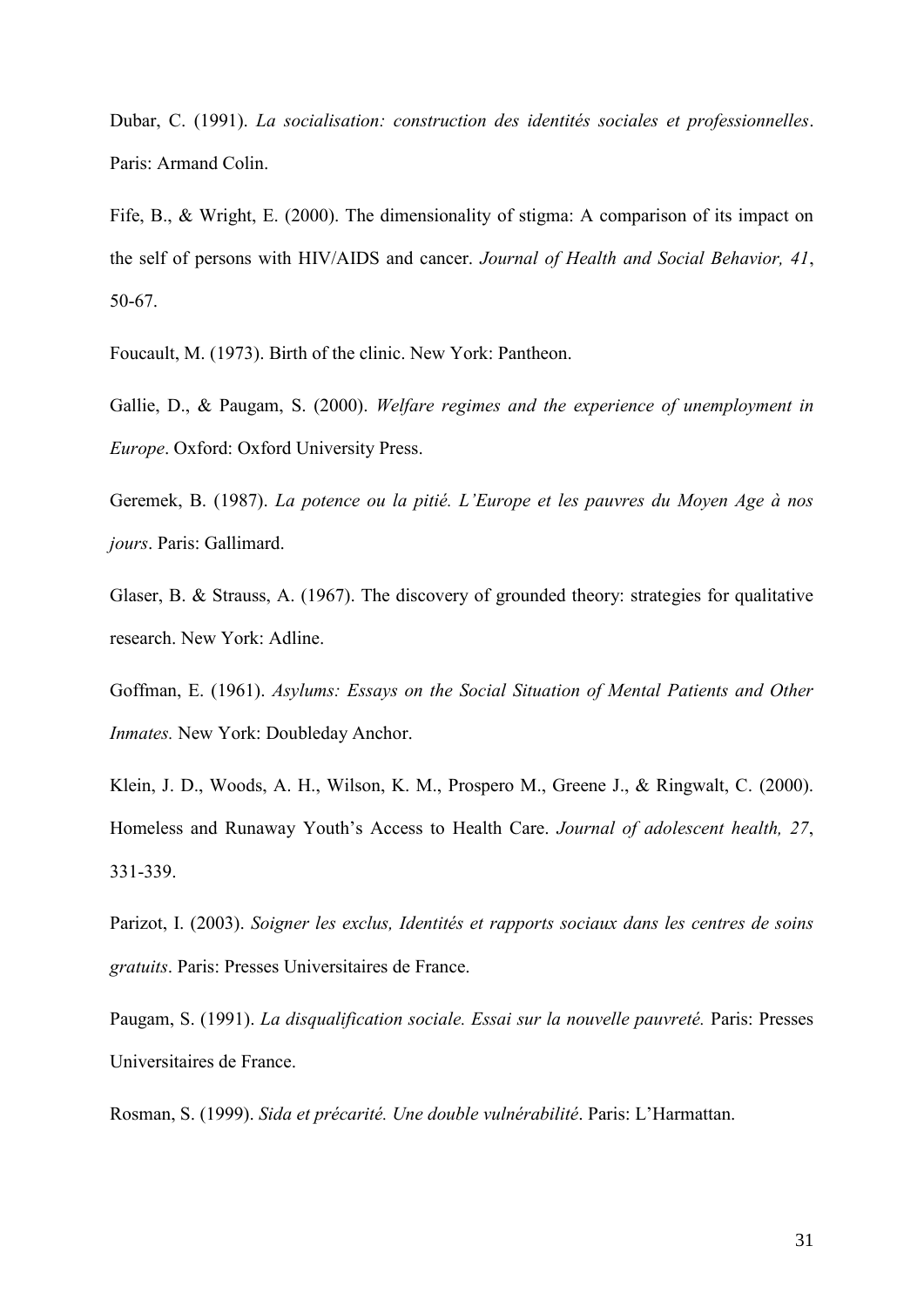Roter, D. L., & Hall J. A. (1992). *Doctors talking with patients/patients talking with doctors: Improving communication in medical visits*. Westport: Auburn House.

Simmel, G. (1971). The Poor. In D.N. Levine (Ed.), *Georg Simmel. On individuality and social forms* (pp.150-178). Chicago: University of Chicago Press.

Snow, D. A., & Anderson, L. (1987). Identity Work Among the Homeless: The Verbal Construction and Avowal of Personal Identities. *American Journal of Sociology, 92*, 1336- 1371.

Strauss, A., Schatzman, L., Bucher, B., Ehrlich, D., & Sabshin, M. (1963). The hospital and its negotiated order. In E. Freidson (Ed), *The hospital in modern society* (pp. 147-168). New York: The Free Press.

Thomas, H. (2003). Pregnancy, illness and the concept of career. *Sociology of Health & Illness, 25*, 383-407.

Weber, M. (1968). *Economy and Society*. New York: Bedminister Press.

Werner, A., & Malterud, K. (2003). It is hard work behaving as a credible patient: encounters between women with chronic pain and their doctors. *Social Science & Medicine, 57*, 1409- 1419.

Williams, G. (1984). The genesis of chronic illness: narrative reconstruction. *Sociology of Health and Illness*, *6*, 17, 5-200.